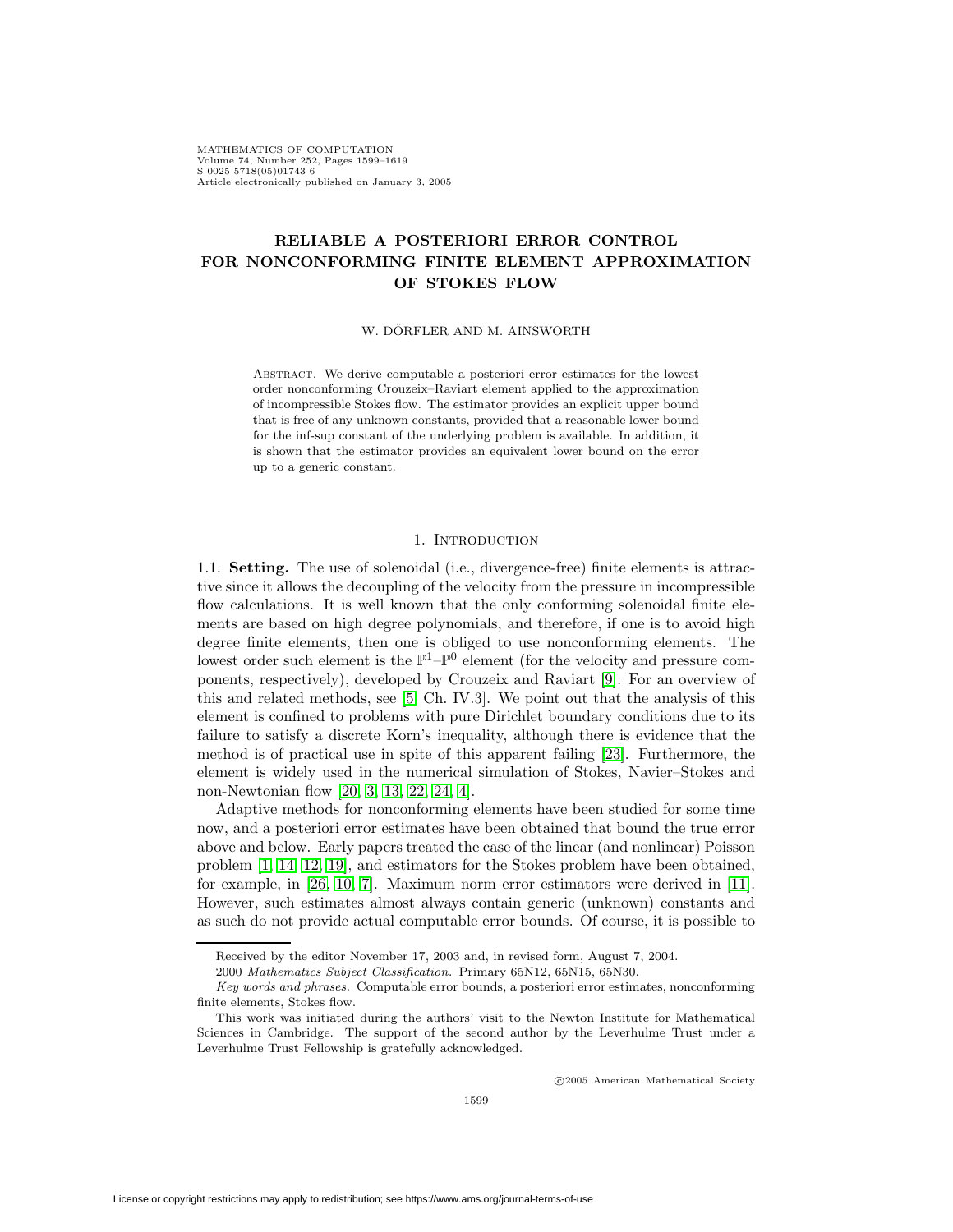attempt to evaluate the constants appearing in the error bounds [\[6\]](#page-19-6) but this kind of approach generally leads to overly pessimistic estimates. An alternative approach is to attempt to estimate the error in functional outputs, as in [\[20\]](#page-20-1).

It was observed in [\[2\]](#page-19-7) that computable upper bounds can be derived for nonconforming elements where such unknown constants are absent. Moreover, the bounds are found to be not only accurate, but also easy and cheap to compute. We adopt a similar approach here to derive constant-free (for the upper bound) a posteriori error estimates for the Crouzeix–Raviart finite element approximation of Stokes flow provided that a lower bound for the inf-sup constant for the continuous problem is available.

The argument is presented in full detail for the case of homogeneous Dirichlet boundary conditions in two space dimensions. We also outline the modifications needed to generalize to nonhomogeneous data in planar domains and to the extensions to the three dimensional setting.

**Notation.** Throughout, we use standard notation for the Lebesgue  $(L^p(G)^k)$  and Sobolev  $(H^m(G)^k)$  spaces on some open domain  $G \subset \mathbb{R}^d$  into  $\mathbb{R}^k$  for  $d, k \in \mathbb{N}$ and  $p \in [1,\infty]$ . The norm on  $L^2(G)^k$  is denoted by  $\| \cdot \|_G$ . For vector valued  $\text{functions } \dot{\boldsymbol{v}} = \left[v_i\right]_{i=1,d} : G \to \mathbb{R}^d \text{ we let } \boldsymbol{\nabla v} \equiv \textbf{grad}(\boldsymbol{v}) := \left[\partial_j v_i\right]_{i,j=1,d}, \boldsymbol{\nabla} \cdot \boldsymbol{v} \equiv \mathcal{V}$  $\mathbf{div}(\mathbf{v}) := \sum_{i=1}^d \partial_i v_i$ . In particular, for the two dimensional case,  $d = 2$ , we define  $\nabla^{\perp} := \left[\partial_2, -\partial_1\right]$  so that  $\nabla^{\perp} s = \left[\partial_2 s, -\partial_1 s\right]$  for scalar functions  $s : G \to \mathbb{R}$  and  $\nabla^{\perp} \cdot v \equiv \text{curl}_2(v) = \partial_2 v_1 - \partial_1 v_2$ . Likewise, for matrix valued functions  $\mathbf{A}: G \to \mathbb{R}^{d,d}$ we let  $\nabla \cdot \mathbf{A}$  be the vector field  $\left[\sum_{j=1}^d \partial_j A_{ij}\right]_{i=1,d}$ .

1.2. **The Stokes problem.** Let  $\Omega \subset \mathbb{R}^d$ ,  $d \in \{2,3\}$ , be an open polygonal or polyhedral domain. For a given source  $f \in L^2(\Omega)^d$ , we seek a velocity field  $u : \Omega \to$  $\mathbb{R}^d$  and a pressure  $p : \Omega \to \mathbb{R}$  satisfying the *Stokes equations*,

<span id="page-1-2"></span>(1.1) 
$$
-\Delta u + \nabla p = \mathbf{f} \quad \text{in } \Omega, \n\nabla \cdot u = 0 \quad \text{in } \Omega, \nu = 0 \quad \text{on } \partial \Omega,
$$

subject to the side constraint  $\int_{\Omega} p = 0$ . Initially, we confine our attention to homogeneous boundary conditions but this assumption is relaxed in Section [4.](#page-13-0)

The weak form of the Stokes problem consists of seeking  $u \in V$  and  $p \in M$ satisfying

<span id="page-1-0"></span>(1.2) 
$$
\int_{\Omega} \{ \nabla u : \nabla v - p \nabla \cdot v + \nabla \cdot u q \} = \int_{\Omega} \mathbf{f} \cdot v \quad \forall v \in V, \forall q \in M,
$$

where

$$
\pmb{V}:=H^1_0(\Omega)^d,\quad M:=L^2_0(\Omega):=\left\{q\in L^2(\Omega)\,:\,\int_\Omega q=0\right\}.
$$

If the inf-sup condition

<span id="page-1-1"></span>(1.3) 
$$
\inf_{q \in M} \sup_{\boldsymbol{v} \in \mathbf{V}} \frac{\int_{\Omega} \nabla \cdot \boldsymbol{v} q}{\|\nabla \boldsymbol{v}\| \|q\|} \ge c_0 > 0
$$

holds for some positive constant  $c_0$  depending on the domain  $\Omega$  and the norm  $\|\cdot\| \equiv \|\cdot\|_{\Omega}$ , then it may be shown (see [\[5,](#page-19-1) Ch. II.1] or [\[16,](#page-20-11) Ch. IV]) that there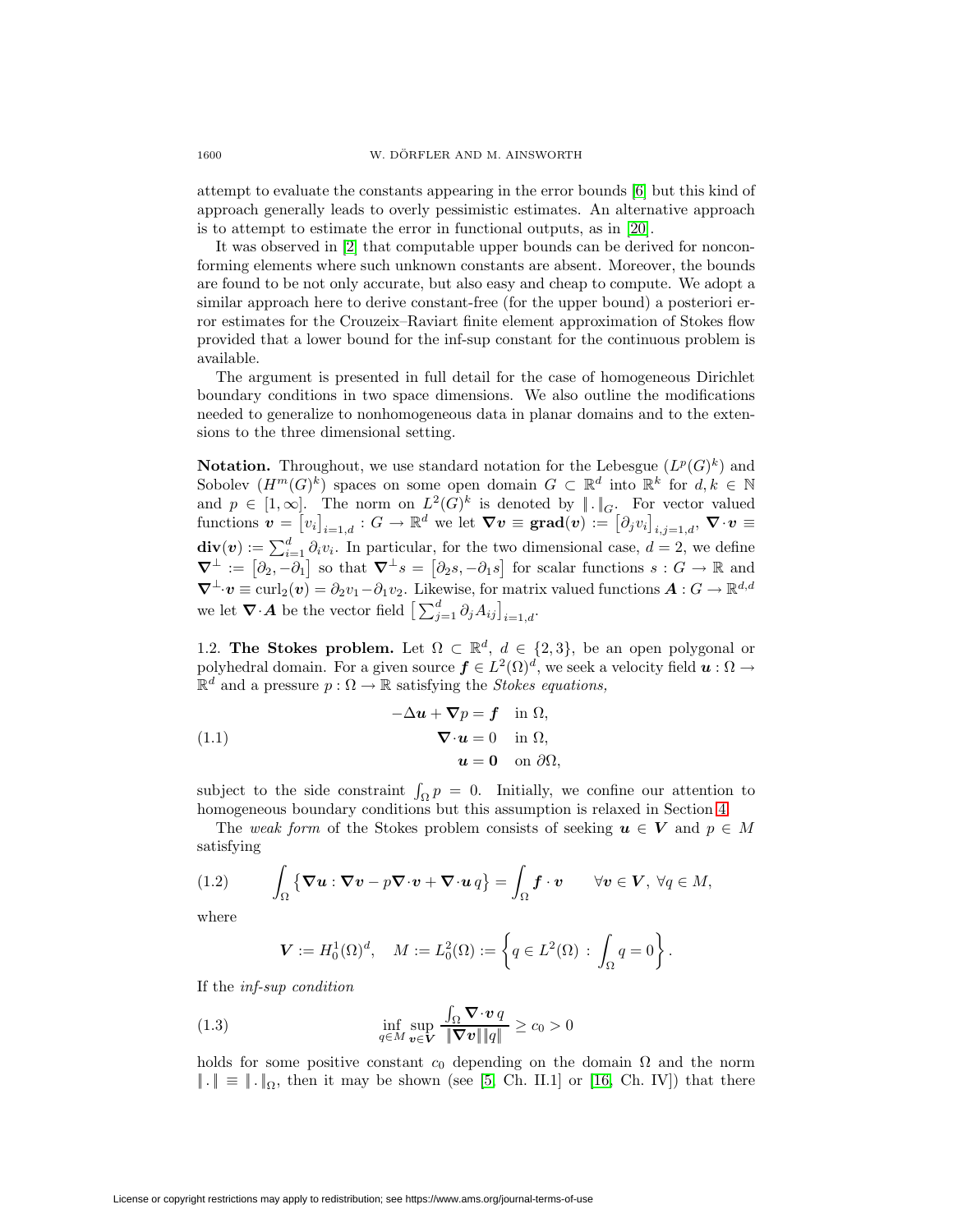exists a unique solution of problem [\(1.2\)](#page-1-0) which depends continuously on the data

(1.4) 
$$
\|\nabla u\| + c_0 \|p\| \leq C(\Omega, d) \|f\|.
$$

The mapping

$$
[\boldsymbol{u},\boldsymbol{v}]\mapsto \int_\Omega \boldsymbol{\nabla} \boldsymbol{u}:\boldsymbol{\nabla} \boldsymbol{v}
$$

defines a positive definite bilinear form on the closed subspace  $X \subset V$  defined by

<span id="page-2-0"></span>(1.5) 
$$
\mathbf{X} := \{ \mathbf{v} \in H_0^1(\Omega)^d : \nabla \cdot \mathbf{v} = 0 \}.
$$

As a matter of fact, this property may be exploited to reformulate the problem whereby we seek  $u \in X$  such that

(1.6) 
$$
\int_{\Omega} \mathbf{\nabla} \boldsymbol{u} : \mathbf{\nabla} \boldsymbol{v} = \int_{\Omega} \boldsymbol{f} \cdot \boldsymbol{v} \qquad \forall \boldsymbol{v} \in \boldsymbol{X}.
$$

One advantage of reformulating the problem over the space  $\boldsymbol{X}$  is that the pressure p does not appear explicitly and the problem for the velocity field is positive definite; although on the other hand, it is more difficult to discretise the subspace *X*.

# 2. The nonconforming Crouzeix–Raviart element

<span id="page-2-1"></span>2.1. **Triangulation.** Let K be a triangulation of the domain  $\Omega \subset \mathbb{R}^2$ . We assume that  $\overline{\Omega} = \bigcup_{K \in \mathcal{K}} K$  and that the nonempty intersection of distinct elements is either a single common edge or vertex of both elements. In addition, the triangles are supposed to be *shape regular* in the sense that the usual minimal angle condition holds uniformly over all sequences of triangulations. Observe that the triangulation need not necessarily be quasi-uniform, although the assumptions do mean that the triangulation will be locally quasi-uniform.

Let  $\overline{\mathcal{N}}$  be a set indexing the element vertices, the subset  $\mathcal N$  indexes vertices on the interior of the domain, while  $\mathcal{N}^{\partial}$  indexes vertices on the domain boundary. The centroid and area of an element  $K \in \mathcal{K}$  are denoted by  $x_K$  and  $|K|$ , respectively. The piecewise constant function defined by  $h(x) := h_K$  for  $x \in K$ , where  $h_K :=$  $diam(K)$ , is used to define the *mesh-size* h of K. The vector  $n<sub>K</sub>$  denotes the unit exterior normal on the boundary  $\partial K$  and  $t_K := n_K^{\perp}$  denotes the unit tangent vector, obtained by a 90<sup>°</sup> rotation of  $n<sub>K</sub>$  in an anti-clockwise sense. We denote the set of all element edges by  $\overline{\mathcal{E}}$ , the set of interior edges by  $\mathcal{E}$ , and the set of boundary edges by  $\mathcal{E}^{\partial}$ . The midpoint and diameter of an edge  $\gamma$  are denoted by  $x_{\gamma}$  and  $h_{\gamma}$ , respectively. Each edge  $\gamma \in \overline{\mathcal{E}}$  is oriented by assigning a unit normal vector  $n_{\gamma}$  along with a corresponding unit tangent vector  $t_{\gamma} := n_{\gamma}^{\perp}$ . In the case of an exterior edge  $\gamma \in \mathcal{E}^{\partial}$  the vector  $n_{\gamma}$  is always taken to be the exterior normal on ∂Ω. Observe that these definitions mean that  $n_{K;\gamma} = \pm n_\gamma$  and  $t_{K;\gamma} = \pm t_\gamma$ , and that the positive sign is always taken in the case of a boundary edge  $\gamma \subset \partial \Omega$ .

It is useful to introduce *broken spaces* relative to a triangulation  $K$ . For example, the space  $H^1(\mathcal{K}) := \bigotimes_{K \in \mathcal{K}} H^1(K)$  consists of functions whose restriction to individual elements are locally  $H^1$ -smooth, but which are in general discontinuous across element interfaces. Likewise,  $\mathbb{P}^l(\mathcal{K})$  denotes the space of piecewise polynomials of degree at most  $l \in \mathbb{N}$  with respect to the triangulation K. The subspace  $\mathbb{P}^l(\mathcal{K}) \cap H^1(\Omega)$  consisting of continuous piecewise polynomials is denoted by  $\mathbb{P}^l_{\mathcal{C}}(\mathcal{K})$ .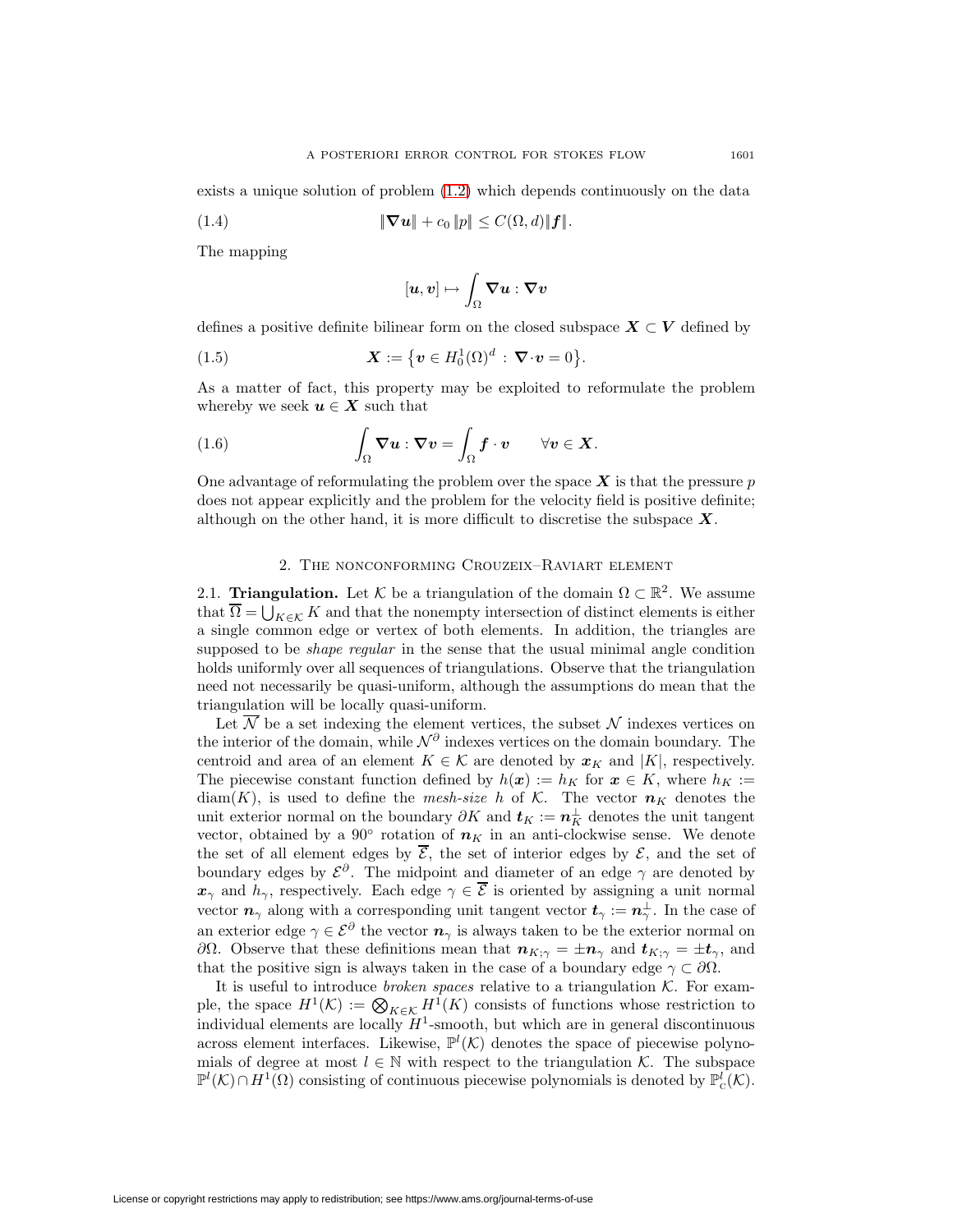Although functions in broken spaces are not differentiable at element boundaries, it is possible to define an elementwise gradient  $\nabla_h$  as follows:

$$
\nabla_h w(\boldsymbol{x}) := \boldsymbol{\nabla} w(\boldsymbol{x}), \quad \boldsymbol{x} \in \text{int}(K), \quad \forall K \in \mathcal{K}.
$$

On an interior edge  $\gamma = \partial K \cap \partial K'$ , the jump in the trace of  $w \in H^1(\mathcal{K})$  across the *edge* is denoted by  $[w]_{\gamma} := w_{K;\gamma} - w_{K';\gamma}$ , where the elements are ordered so that the edge normal  $n_{\gamma}$  points from K' into K. Equally well, for a sufficiently smooth function w,  $[\partial_t w]_\gamma$  and  $[\partial_n w]_\gamma$  denote jumps in traces of derivatives of w across an interior edge, where  $\partial_t := t_\gamma \cdot \nabla$  and  $\partial_n := n_\gamma \cdot \nabla$  denote the normal and tangential derivatives.

<span id="page-3-0"></span>2.2. **The finite element space.** The finite element discretisation of problem [\(1.2\)](#page-1-0) is defined in terms of a pair of subspaces  $V_h \subset V$  and  $M_h \subset M$ , consisting of piecewise polynomials relative to the triangulation  $K$  of the domain  $\Omega$ . In order for the discrete problem

<span id="page-3-1"></span>
$$
(2.1) \qquad \int_{\Omega} {\{\nabla_h \boldsymbol{u}_h : \nabla_h \boldsymbol{v}_h - p_h \nabla_h \cdot \boldsymbol{v}_h + \nabla_h \cdot \boldsymbol{u}_h q_h\}} = \int_{\Omega} \boldsymbol{f} \cdot \boldsymbol{v}_h
$$

$$
\forall \boldsymbol{v}_h \in \boldsymbol{V}_h \ \forall q_h \in M_h
$$

to be uniquely solvable, it is necessary for the pair  $V_h$ ,  $M_h$  to be properly balanced so that a discrete version of the inf-sup condition [\(1.3\)](#page-1-1) is satisfied [\[5,](#page-19-1) p. 78]. Not all combinations give rise to a stable approximation. For instance, the lowest order combination  $V_h \subset \mathbb{P}^1_{\mathcal{C}}(\mathcal{K})^2$  and  $M_h \subset \mathbb{P}^0(\mathcal{K})$  does not satisfy an inf-sup condition [\[5,](#page-19-1) p. 208].

Given a stable combination, the direct approach leads to a saddle point problem coupling the unknowns in the discrete velocity and pressure. Alternatively, by analogy with the approach involving the divergence-free subspace  $\boldsymbol{X}$  described in Section [1,](#page-0-0) one can obtain a symmetric positive definite system involving only the discrete velocity, through the introduction of the subspace  $X_h \subset V_h$  consisting of discretely divergence-free functions. At first sight, such an approach has much to commend it. Unfortunately, it has been found [\[15\]](#page-20-12) that the only nontrivial divergence-free conforming polynomials are of high order. Nevertheless, if one is prepared to relax the requirement for a conforming approximation of the velocity field and instead use a nonconforming scheme (details later), then it is even possible to use the lowest order approximation whereby  $V_h \subset \mathbb{P}^1(\mathcal{K})^2$  and  $M_h \subset \mathbb{P}^0(\mathcal{K})$ . The extra freedom in the velocity means that this combination is stable in the sense that a discrete inf-sup condition is now satisfied, despite the fact that this fails to hold for the corresponding conforming combination. More importantly, it is possible to construct the subspace  $\mathbf{X}_h \subset \mathbf{V}_h$  consisting of piecewise divergence-free functions explicitly.

Let  $\theta_{\gamma} \in \mathbb{P}^1(\mathcal{K})$  be the first order scalar, nonconforming function uniquely defined by the conditions  $\theta_{\gamma}(\boldsymbol{x}_{\gamma}) = \delta_{\gamma\gamma'}$  for  $\gamma, \gamma' \in \overline{\mathcal{E}}$ . These functions are nonconforming in the sense that they fail to belong to the space  $H^1(\Omega)$  since their traces are discontinuous across element interfaces. Nevertheless, such functions are continuous at edge midpoints and therefore satisfy a weakened conformity condition whereby the average values of the traces are continuous at element interfaces:  $\int_{\gamma} v_{h;K} =$  $\int_{\gamma} v_{h;K'}$  on  $\gamma = K \cap K'$ . The finite element spaces for the approximation of the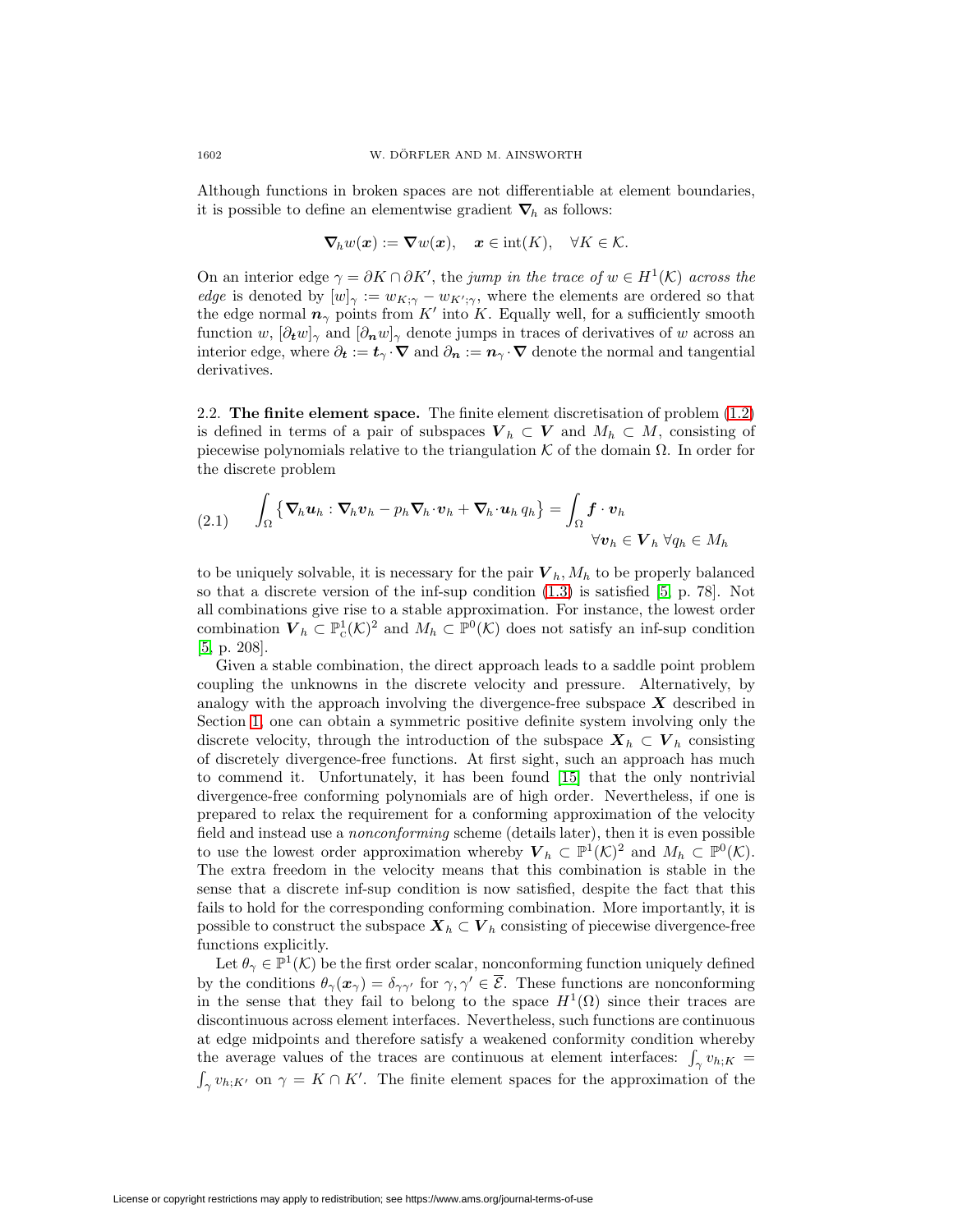Stokes problem are then defined by

<span id="page-4-3"></span>(2.2) 
$$
\mathbf{V}_h := \text{span}\Big\{\boldsymbol{\tau}_{\gamma}, \boldsymbol{\nu}_{\gamma} : \gamma \in \mathcal{E}\Big\}, \quad M_h := \Big\{q \in \mathbb{P}^0(\mathcal{K}) : \int_{\Omega} q = 0\Big\},\
$$

where  $\tau_{\gamma} := \theta_{\gamma} t_{\gamma}$  and  $\nu_{\gamma} := \theta_{\gamma} n_{\gamma}$ . Evidently, the space  $V_h$  is nonconforming in the sense described above. The stability and convergence of this method are studied in the original paper of Crouzeix and Raviart [\[9\]](#page-19-0).

Let  $\mathbf{X}_h$  denote the subspace consisting of piecewise divergence-free functions,

<span id="page-4-0"></span>(2.3) 
$$
\mathbf{X}_h := \text{span}\big\{\mathbf{v}_h \in \mathbf{V}_h : \mathbf{\nabla}_h \cdot \mathbf{v}_h = 0\big\}.
$$

Owing to the lack of conformity,  $\mathbf{X}_h$  is not a subspace of  $\mathbf{X}$  given by [\(1.5\)](#page-2-0). A basis for  $\mathbf{X}_h$  can be defined explicitly as follows. For  $n \in \mathcal{N}$ , let

<span id="page-4-4"></span>(2.4) 
$$
\rho_n := \sum_{\gamma \in \mathcal{E} : \mathbf{x}_n \in \gamma} \frac{\sigma_{n;\gamma}}{h_\gamma} \nu_\gamma,
$$

where  $\sigma_{n;\gamma} \in {\pm 1}$  is chosen so that the vectors  $\sigma_{n;\gamma} \mathbf{n}_{\gamma}$  defined on element edges trace a path around the node  $x_n$  in an anti-clockwise sense. The subspace  $X_h \subset V_h$ is then given by

$$
\mathbf{X}_h = \text{span}\big\{\boldsymbol{\tau}_{\gamma}, \, \boldsymbol{\rho}_n \, : \, \gamma \in \mathcal{E}, \, n \in \mathcal{N}\big\}.
$$

In order to see this, first note that every  $v_h \in X_h$  satisfies  $0 = \oint_{\partial K} v_h \cdot n_K =$ <br> $\int_{\Sigma} \nabla \cdot v_h$ , by (2.3), and hence, since  $v_h$  is linear, it follows that  $\nabla \cdot v_h = 0$  on K.  $\int_K \nabla \cdot v_h$ , by [\(2.3\)](#page-4-0), and hence, since  $v_h$  is linear, it follows that  $\nabla \cdot \overline{v_h} = 0$  on K. As intimated earlier, the availability of an explicit representation for the subspace *X*<sup>h</sup> means that it is possible to decouple the computation of the discrete velocity from the pressure field. The discrete velocity field  $u_h \in X_h$  is uniquely determined by the condition

(2.5) 
$$
\int_{\Omega} \mathbf{\nabla}_{h} \boldsymbol{u}_{h} : \mathbf{\nabla}_{h} \boldsymbol{v}_{h} = \int_{\Omega} \boldsymbol{f} \cdot \boldsymbol{v}_{h} \qquad \forall \boldsymbol{v}_{h} \in \boldsymbol{X}_{h}.
$$

Once the discrete velocity is in hand, the corresponding pressure  $p_h$  can be computed, without having to solve a linear system, using a marching procedure over the triangulation as described in [\[17\]](#page-20-13).

<span id="page-4-1"></span>2.3. **A projection operator.** Let  $v \in V$  be given. Then the conditions

$$
\boldsymbol{\Pi}_h \boldsymbol{v}( \boldsymbol{x}_\gamma) := \hspace{-0.1cm} \int_\gamma \boldsymbol{v} \qquad \forall \gamma \in \overline{\mathcal{E}}
$$

define a unique function  $\Pi_h v \in V_h$ . This rule defines a nonconforming projection operator  $\Pi_h: V \to V_h$ . Moreover, the operator has the property  $\Pi_h: X \to X_h$ . To see this, first observe that the above conditions imply that  $\int_{\gamma} \mathbf{\Pi}_h \mathbf{v} \cdot \mathbf{n}_K =$  $\int_{\gamma}$  *v* · *n*<sub>K</sub> for all  $\gamma \in \overline{\mathcal{E}}$ . Therefore, if *v*  $\in$  *X*, then

$$
\oint_{\partial K} \mathbf{\Pi}_h \mathbf{v} \cdot \mathbf{n}_K = \oint_{\partial K} \mathbf{v} \cdot \mathbf{n}_K = \int_K \mathbf{\nabla} \cdot \mathbf{v} = 0,
$$

and hence  $\Pi_h v \in X_h$ . Finally, the projection  $\Pi_h$  satisfies the following local interpolation estimate (see, e.g., [\[2\]](#page-19-7)):

<span id="page-4-2"></span>
$$
(2.6) \quad \Vert \boldsymbol{v} - \boldsymbol{\Pi}_h \boldsymbol{v} \Vert_K + h_K \Vert \boldsymbol{\nabla} (\boldsymbol{v} - \boldsymbol{\Pi}_h \boldsymbol{v}) \Vert_K \leq C \, h_K \Vert \boldsymbol{\nabla} \boldsymbol{v} \Vert_K \qquad \forall K \in \mathcal{K} \quad \forall \boldsymbol{v} \in \boldsymbol{V}.
$$

License or copyright restrictions may apply to redistribution; see https://www.ams.org/journal-terms-of-use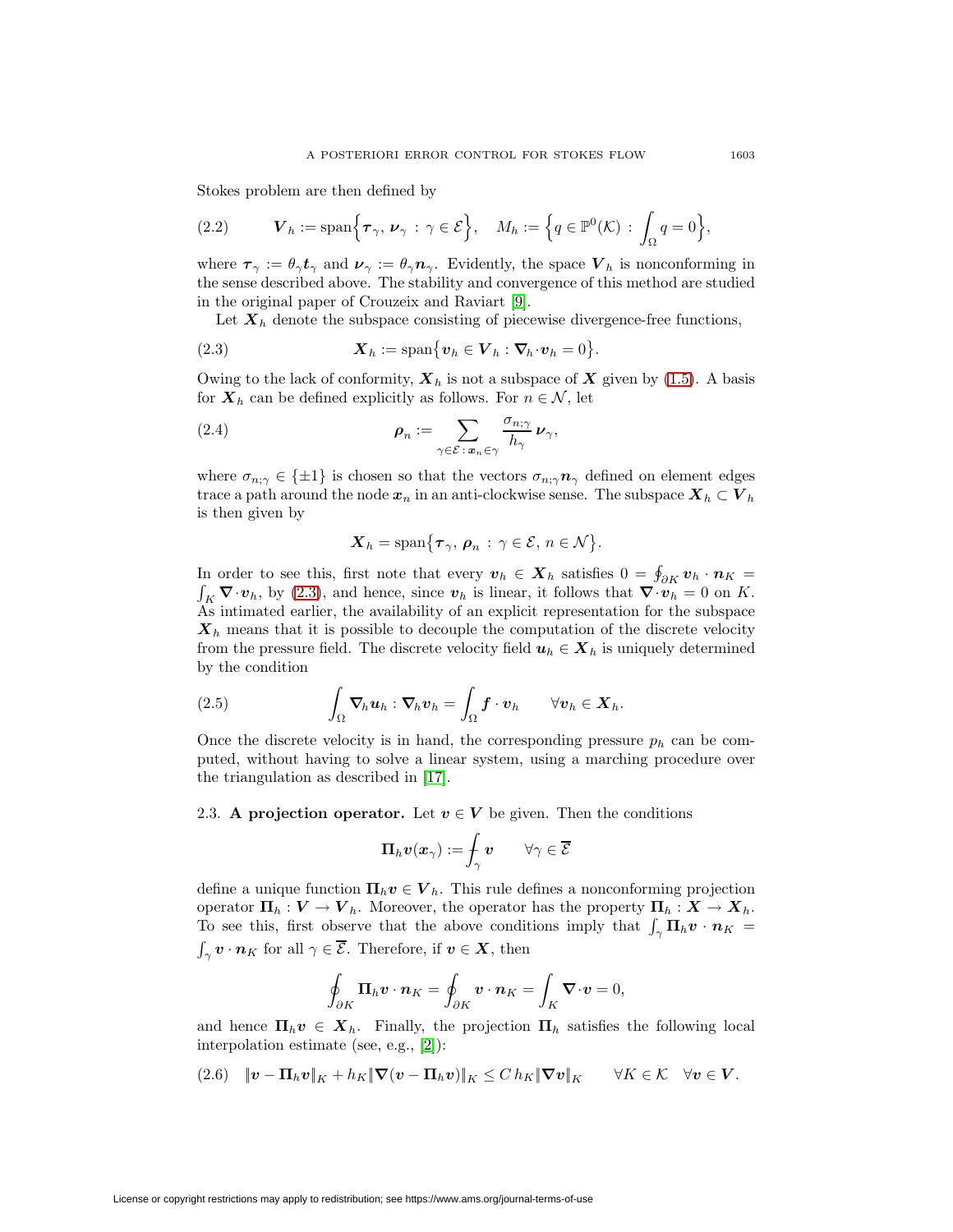<span id="page-5-2"></span>2.4. **Enhanced approximation space.** For later purposes we will embed  $V<sub>h</sub> \times$  $M_h$  into a pair of enhanced (higher order) conforming spaces  $V_h^* \subset V$  and  $M_h^* \subset M$ . Roughly speaking, the enhanced velocity space  $\boldsymbol{V}_h^*$  consists of continuous piecewise quadratic functions augmented by so-called cubic "bubble" functions associated with the element interiors, while the enhanced pressure space  $M_h^*$  consists of continuous piecewise linear functions. The precise details are as follows.

Given an edge  $\gamma \in \overline{\mathcal{E}}$ , let  $\theta^*_{\gamma}$  denote the conforming piecewise quadratic function defined uniquely by the conditions  $f_{\gamma'} \theta_{\gamma}^* = \delta_{\gamma \gamma'}$  and  $\theta_{\gamma}^* (\boldsymbol{x}_n) = 0$  for all  $n \in \mathcal{N}$ . Analogously to Section [2.2](#page-3-0) we define

$$
\boldsymbol{\tau}^*_\gamma:=\theta^*_\gamma\,\boldsymbol{t}_\gamma,\quad \boldsymbol{\nu}^*_\gamma:=\theta^*_\gamma\,\boldsymbol{n}_\gamma,\quad \boldsymbol{\rho}^*_n:=\sum_{\gamma\in\mathcal{E}\,:\,\boldsymbol{x}_n\in\gamma}\frac{\sigma_{n;\gamma}}{h_\gamma}\,\boldsymbol{\nu}^*_\gamma.
$$

For each node  $n \in \mathcal{N}$ , let  $\phi_n^*$  be the conforming piecewise quadratic function uniquely defined by the conditions  $\phi_n^*(x_m) := \delta_{nm}$  and  $\int_{\gamma} \phi_n^* = 0$  for all  $\gamma \in \overline{\mathcal{E}}$ . Finally, let  $\beta_K^*$  be the piecewise cubic function supported on element K, whose value at the centroid  $x<sub>K</sub>$  is unity.

The enhanced spaces are defined by

$$
(2.7) \quad \boldsymbol{V}_h^* := \text{span}\Big\{\boldsymbol{\tau}_\gamma^*, \, \boldsymbol{\nu}_\gamma^*, \, \phi_n^* \hat{\boldsymbol{e}}_m, \, \beta_K^* \hat{\boldsymbol{e}}_m \, : \, \gamma \in \mathcal{E}, \, n \in \mathcal{N}, \, m \in \{1, 2\}, \, K \in \mathcal{K}\Big\},\
$$

$$
(2.8) \quad M_h^* := \left\{ q_h \in \mathbb{P}^1_{\mathcal{C}}(\mathcal{K}) \, : \, \int_{\Omega} q_h = 0 \right\},
$$

where  $\hat{\mathbf{e}}_1$  and  $\hat{\mathbf{e}}_2$  denote the unit basis vectors for the Euclidean space  $\mathbb{R}^2$ . As before, the associated subspace  $\boldsymbol{X}_h^* \subset \boldsymbol{V}_h^*$ , defined by

<span id="page-5-3"></span>(2.9) 
$$
\mathbf{X}_h^* := \left\{ \mathbf{v}_h \in \mathbf{V}_h^* \, : \, \int_{\Omega} \mathbf{\nabla} \cdot \mathbf{v}_h \, q_h = 0 \quad \forall q_h \in M_h^* \right\},
$$

has an important role to play. The resulting finite element space  $\mathbf{X}_h^*$  may be regarded as an enriched Taylor–Hood space [\[5,](#page-19-1) Ch. 6.3].

### 3. A posteriori error estimates for homogeneous boundary data

For simplicity, we begin by considering the case of homogeneous boundary conditions and defer the treatment of the general case until later.

3.1. **Error representation.** Let  $e := u - u_h \in X + X_h$  and  $e_p := p - p_h \in L_0^2(\Omega)$ denote the error in the velocity and the pressure, respectively. Thanks to [\(1.2\)](#page-1-0) and [\(2.1\)](#page-3-1), these quantities satisfy

<span id="page-5-0"></span>
$$
(3.1) \quad \int_{\Omega} \left\{ \nabla_h e : \nabla v - e_p \nabla \cdot v \right\} = \int_{\Omega} \left\{ f \cdot v - \nabla_h u_h : \nabla v + p_h \nabla \cdot v \right\} \quad \forall v \in V.
$$

<span id="page-5-1"></span>**Lemma 1.** Let  $\Pi_h: V \to V_h$  be the nonconforming projection operator defined in Section [2.3](#page-4-1). Then,

$$
\int_{\Omega} \left\{ \nabla_h \boldsymbol{e} : \nabla \boldsymbol{v} - e_p \nabla \cdot \boldsymbol{v} \right\} = \int_{\Omega} \boldsymbol{f} \cdot (\boldsymbol{v} - \boldsymbol{\Pi}_h \boldsymbol{v}) \qquad \forall \boldsymbol{v} \in \boldsymbol{V}.
$$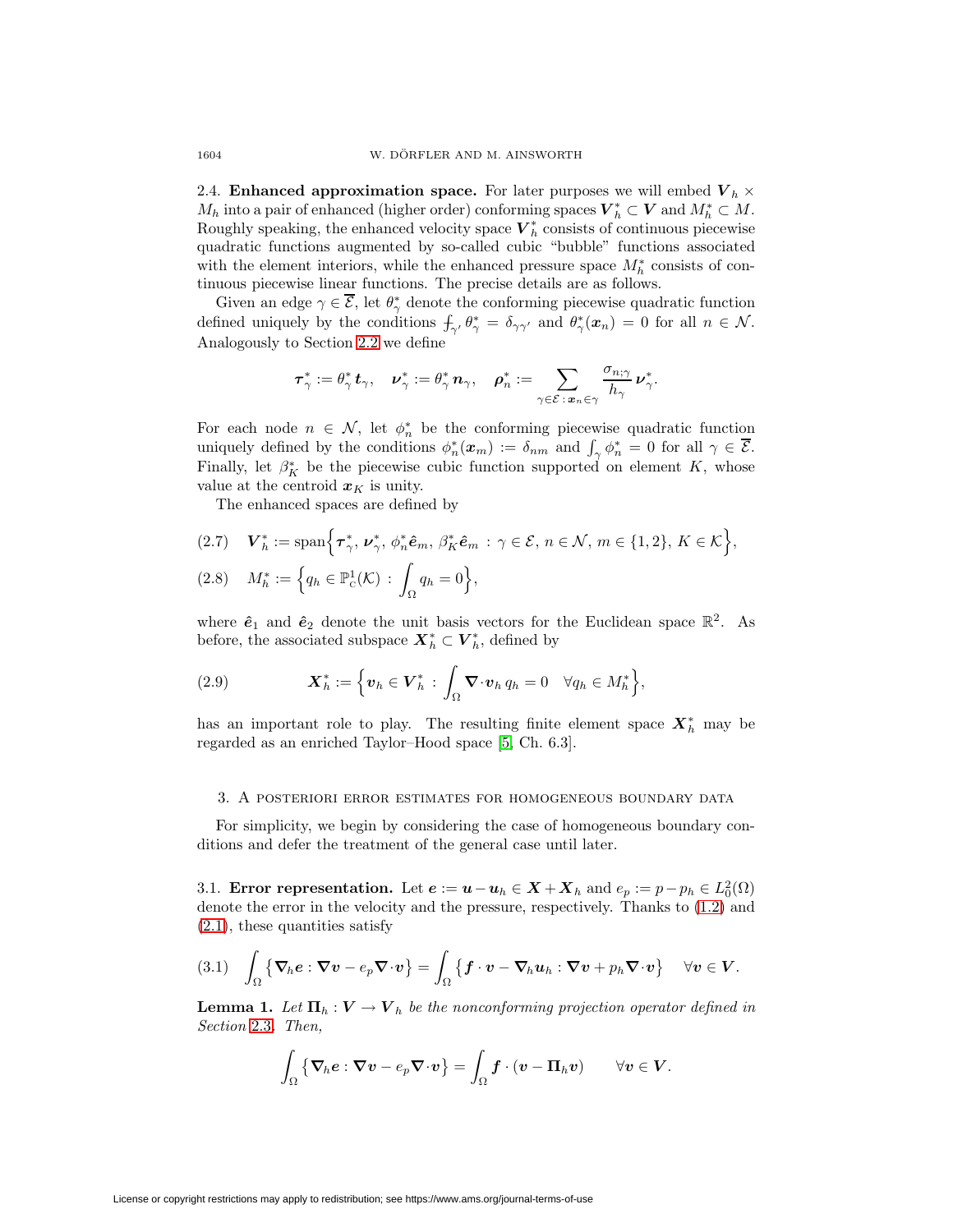*Proof.* With the aid of  $(3.1)$  and  $(2.1)$ ,

$$
\int_{\Omega} \left\{ \nabla_h e : \nabla v - e_p \nabla \cdot v \right\} = \int_{\Omega} \left\{ f \cdot v - \nabla u_h : \nabla v + p_h \nabla \cdot v \right\}
$$
\n
$$
= \int_{\Omega} \left\{ f \cdot (v - \Pi_h v) - \nabla u_h : \nabla (v - \Pi_h v) + p_h \nabla \cdot (v - \Pi_h v) \right\}
$$
\n
$$
= \int_{\Omega} f \cdot (v - \Pi_h v) - \sum_{K \in \mathcal{K}} \oint_{\partial K} \left( n \cdot \nabla u_h - p_h n \right) \cdot (v - \Pi_h v) \qquad \forall v \in V,
$$

and then observe that the second term vanishes by definition of  $\Pi_h$  since both  $\boldsymbol{n} \cdot \nabla u_h$  and  $p_h \boldsymbol{n}$  are constant on each edge  $\gamma \subset \partial K$ .

3.2. **Decomposition of the error.** Following an idea of [\[12\]](#page-20-6), we decompose the gradient of the error in the velocity in the form

<span id="page-6-0"></span>
$$
\nabla_h e = \nabla e_0 + a,
$$

where  $e_0 \in X$  is uniquely defined by

<span id="page-6-3"></span>(3.3) 
$$
\int_{\Omega} \mathbf{\nabla} \mathbf{e}_0 : \mathbf{\nabla} \mathbf{v} = \int_{\Omega} \mathbf{\nabla}_h \mathbf{e} : \mathbf{\nabla} \mathbf{v} \qquad \forall \mathbf{v} \in \mathbf{X}.
$$

The remainder  $\boldsymbol{a} \in L^2(\Omega)^{2,2}$  satisfies

<span id="page-6-4"></span>(3.4) 
$$
\int_{\Omega} \boldsymbol{a} : \boldsymbol{\nabla} \boldsymbol{v} = 0 \qquad \forall \boldsymbol{v} \in \boldsymbol{X},
$$

and as a consequence [\(3.2\)](#page-6-0) defines an orthogonal splitting of the error

<span id="page-6-2"></span>(3.5) 
$$
\|\nabla_h e\|^2 = \|\nabla e_0\|^2 + \|a\|^2.
$$

Moreover, *a* belongs to the closed subspace *Y* of  $L^2(\Omega)^{2,2}$  defined by

$$
\boldsymbol{Y}:=\big\{\boldsymbol{w}\in L^2(\Omega)^{2,2}\,:\,\int_\Omega\boldsymbol{w}:\boldsymbol{\nabla}\boldsymbol{v}=0\ \, \forall \boldsymbol{v}\in\boldsymbol{X}\big\}.
$$

<span id="page-6-5"></span>Members of the subspace *Y* share the following useful property.

**Lemma 2.** For each  $w \in Y$  there exists a function  $\omega \in L_0^2(\Omega)$  such that

<span id="page-6-1"></span>(3.6) 
$$
\int_{\Omega} \boldsymbol{w} : \boldsymbol{\nabla} \boldsymbol{v} = \int_{\Omega} \omega \boldsymbol{\nabla} \cdot \boldsymbol{v} \qquad \forall \boldsymbol{v} \in \boldsymbol{V},
$$

i.e.,  $\nabla \cdot \mathbf{w} = \nabla \omega$ , and which satisfies the estimate

$$
\|\omega\| \leq \frac{1}{c_0} \|\mathbf{w}\|,
$$

where  $c_0$  is the constant appearing in the inf-sup condition [\(1.3\)](#page-1-1).

*Proof.* Integration by parts reveals that every  $w \in Y \cap H^1(\Omega)^{2,2}$  satisfies

$$
-\int_{\Omega} (\mathbf{\nabla} \cdot \mathbf{w}) \cdot \mathbf{v} = 0 \qquad \forall \mathbf{v} \in \mathbf{X}.
$$

Hence, by [\[16,](#page-20-11) Ch. III.1], there exists  $\omega \in H^1(\Omega) \cap L_0^2(\Omega)$  such that  $\nabla \cdot \mathbf{w} = \nabla \omega$ . Equation [\(3.6\)](#page-6-1) then follows by integration by parts. The validity of the inf-sup condition means that we may pick  $v \in H_0^1(\Omega)^2$  such that  $\nabla \cdot v = \omega$  and

$$
\left\|\omega\right\|^2=\int_\Omega\omega\boldsymbol{\nabla}\!\cdot\!\boldsymbol{v}=\int_\Omega\boldsymbol{w}:\boldsymbol{\nabla}\boldsymbol{v}\leq\|\boldsymbol{w}\|\|\boldsymbol{\nabla}\boldsymbol{v}\|\leq\frac{1}{c_0}\|\boldsymbol{w}\|\|\omega\|,
$$

which completes the proof of the assertion.  $\Box$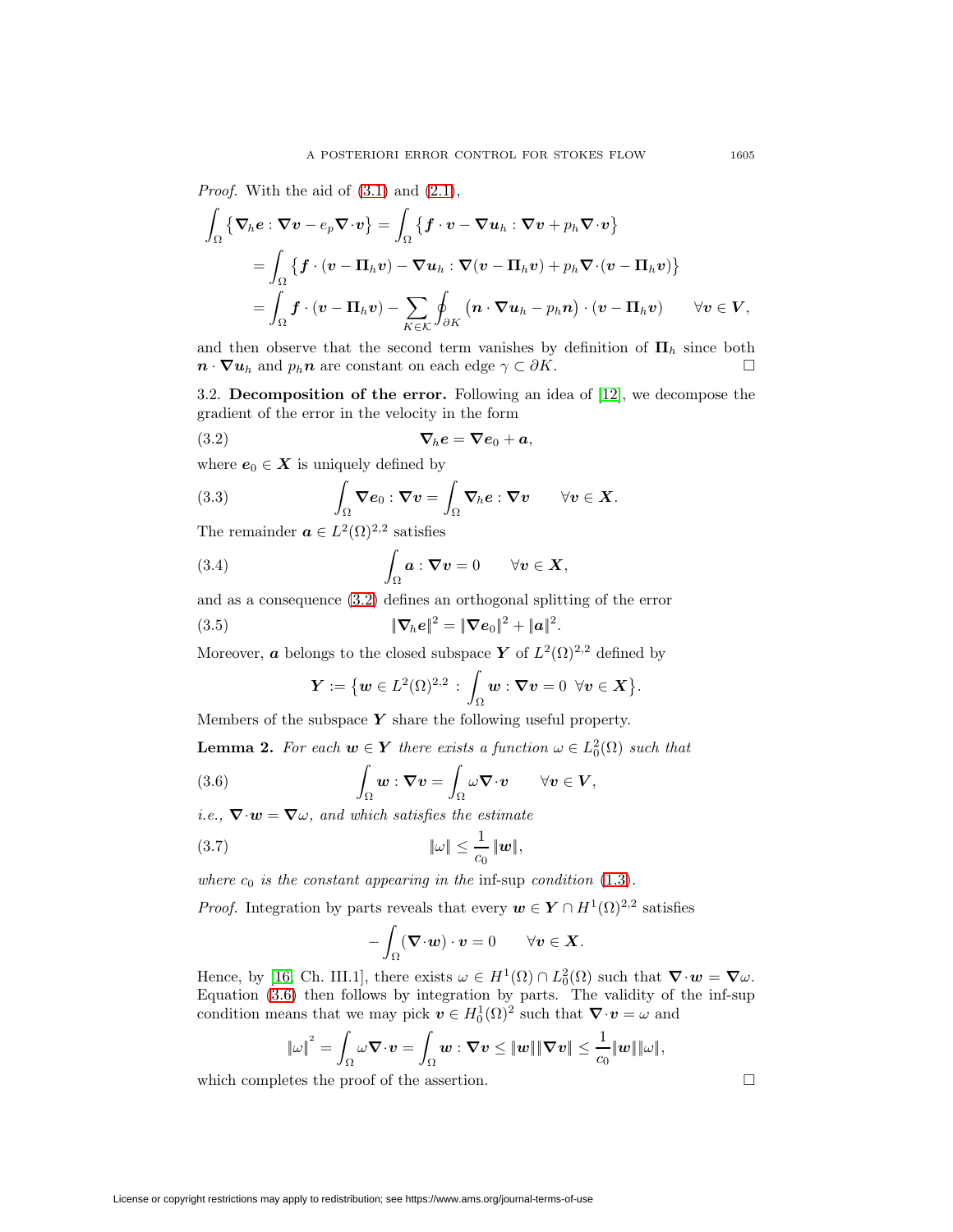*Remark.* More precisely,  $w \in Y$  is of the form  $w = \omega \mathbf{Id} + \nabla^{\perp} s$  [\[10\]](#page-20-9) since, by [\(3.6\)](#page-6-1), we have  $\nabla \cdot (\mathbf{w} - \omega \mathbf{I} \mathbf{d}) = 0$  and, therefore,  $\mathbf{w} - \omega \mathbf{I} \mathbf{d}$  must be of the form  $\nabla^{\perp} s$ for some  $s \in H^1(\Omega)^2$ .

<span id="page-7-4"></span>3.3. **Upper a posteriori error bound.** We are now in a position to describe the a posteriori error estimator and to prove that it gives computable upper bounds for the error. Let  $f_K$  denote a constant approximation of  $f$  on  $K$  (such as the mean value of **f** over K). The estimator  $\eta_c$  for the conforming part  $e_0$  of the error is defined by

<span id="page-7-0"></span>
$$
(3.8) \quad \eta_{\scriptscriptstyle\rm C} := \left(\sum_{K\in\mathcal{K}}\eta_{\scriptscriptstyle\rm C;K}^2\right)^{1/2} \quad \text{with} \quad \eta_{\scriptscriptstyle\rm C;K}^2 := \frac{1}{12}|K|\left|\overline{f}_K\right|^2 \sum_{\gamma\in\overline{\mathcal{E}}:\gamma\subset\partial K}\left|x_{\gamma}-x_K\right|^2,
$$

where, it will be recalled,  $x_K$  and  $x_\gamma$  denote the centroid of the element and an edge  $\gamma$ , respectively. The estimator  $\eta_{\text{NC}}$  for the remainder **a** is defined by

<span id="page-7-2"></span>(3.9) 
$$
\eta_{\text{NC}} := \|\boldsymbol{\nabla}_h(\boldsymbol{u}^* - \boldsymbol{u}_h)\| + \frac{1}{c_0}\|\boldsymbol{\nabla}\cdot\boldsymbol{u}^*\|,
$$

where  $u^*$  is any function in  $H_0^1(\Omega)^2$  and  $c_0$  is the lower bound in the inf-sup condition [\(1.3\)](#page-1-1). The estimator for the total error *e* is obtained by summing the estimators

<span id="page-7-1"></span>
$$
(3.10) \t\t \eta := \eta_{\rm C} + \eta_{\rm NC}.
$$

The presence of the constant  $c_0$  from the inf-sup condition in the expression for  $\eta_{\text{NC}}$ could be removed if one were prepared to construct a divergence-free post-processed approximation *u*∗. However, this is hardly a viable or practical proposition, and the presence of  $c_0$  is essentially unavoidable. Fortunately, bounds for  $c_0$  are available and can be obtained from [\[8,](#page-19-8) [25\]](#page-20-14).

In order to describe the upper bound property of the estimator, it is convenient to introduce the *data oscillation* on  $K$  defined by

$$
\operatorname*{osc}_{\mathcal{K}}(\boldsymbol{f})^2 = \sum_{K \in \mathcal{K}} \operatorname*{osc}_{\mathcal{K}}(\boldsymbol{f})^2 := \sum_{K \in \mathcal{K}} |K| \|\boldsymbol{f} - \overline{\boldsymbol{f}}_K\|_K^2.
$$

<span id="page-7-3"></span>**Theorem 1** (Upper a posteriori bound)**.** Let η denote the estimator defined in  $(3.8)$ – $(3.10)$ . Then, for any choice  $u^* \in H_0^1(\Omega)^2$ ,

$$
\|\boldsymbol{\nabla}_{\!h}\boldsymbol{e}\| \leq \eta + C \,\operatorname*{osc}_{\mathcal{K}}(\boldsymbol{f}),
$$

where  $C$  is a positive constant that depends only on the shape regularity of the mesh.

*Proof.* Thanks to the orthogonal splitting  $(3.5)$  of the error  $(3.2)$ , it suffices to estimate the two contributions separately.

(i) Upper bound for  $\|\nabla e_0\|$ . By the definition of  $e_0$ , [\(3.3\)](#page-6-3) and Lemma [1,](#page-5-1) we observe that for all  $v \in X$ ,

$$
\int_{\Omega} \nabla e_0 : \nabla v = \int_{\Omega} \nabla_h e : \nabla v = \int_{\Omega} f \cdot (v - \Pi_h v) = \sum_{K \in \mathcal{K}} \int_K f \cdot (v - \Pi_h v)
$$

$$
= \sum_{K \in \mathcal{K}} \left\{ \int_K \overline{f}_K \cdot (v - \Pi_h v) + \int_K (f - \overline{f}_K) \cdot (v - \Pi_h v) \right\}
$$

$$
= \sum_{K \in \mathcal{K}} \left\{ \int_K \sigma_K : \nabla v + \int_K (f - \overline{f}_K) \cdot (v - \Pi_h v) \right\},
$$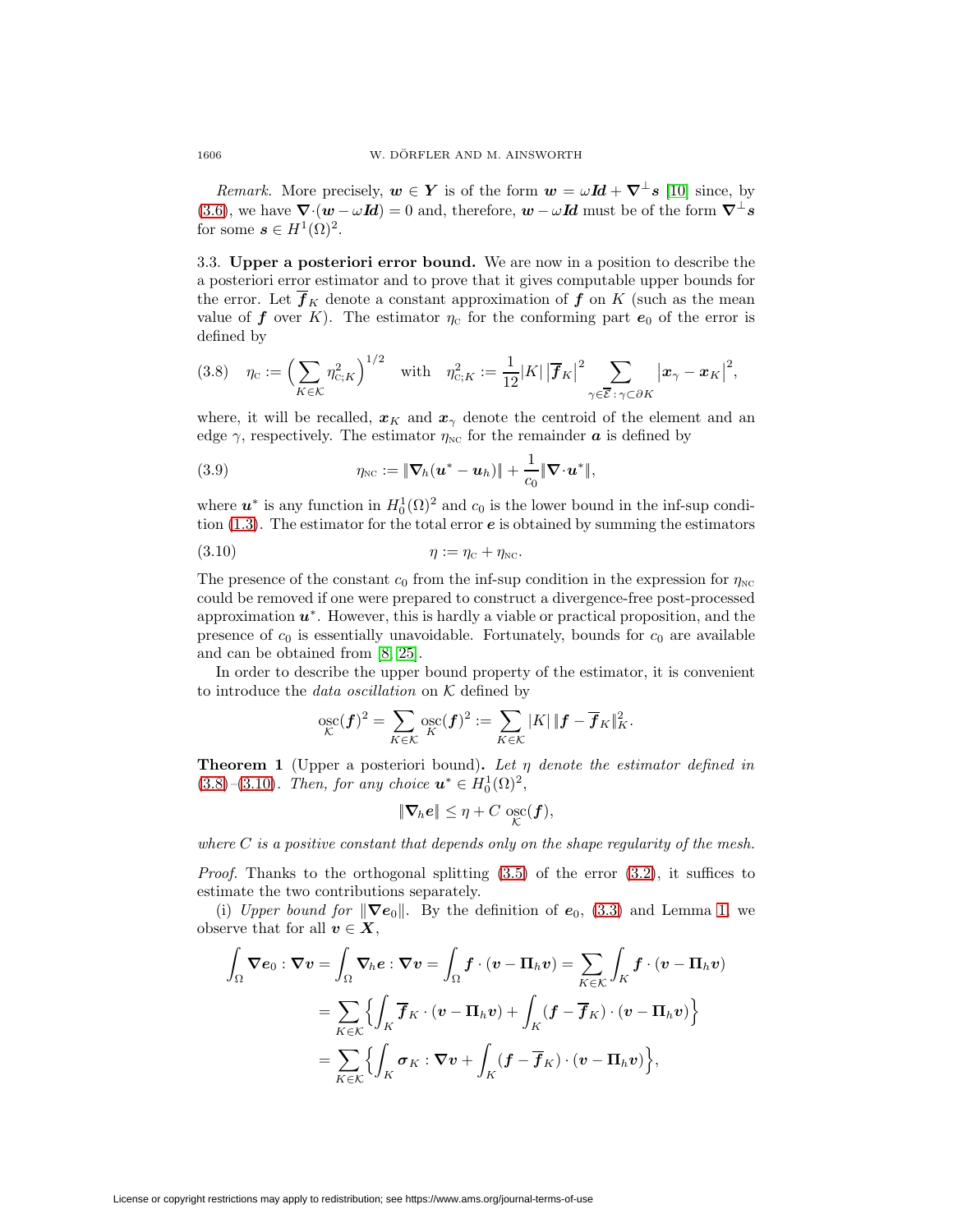where  $\sigma_K$  is given by

$$
\boldsymbol{\sigma}_K(\boldsymbol{x}):=-\frac{1}{2}\,\overline{\boldsymbol{f}}_K\otimes(\boldsymbol{x}-\boldsymbol{x}_K).
$$

To verify the last step, first note that

$$
\int_K \boldsymbol{\sigma}_K : \boldsymbol{\nabla} \boldsymbol{v} = \oint_{\partial K} \boldsymbol{\sigma}_K \boldsymbol{n}_K \cdot \boldsymbol{v} - \int_K (\boldsymbol{\nabla} \cdot \boldsymbol{\sigma}_K) \cdot \boldsymbol{v}.
$$

Simple computations reveal that  $\nabla \cdot \sigma_K = -1/2 f_K \nabla \cdot (x - x_K) = -f_K$  on K and that  $\sigma_K n_K = -1/2 f_K n_K \cdot (\boldsymbol{x} - \boldsymbol{x}_K) = -|K|/(3h_\gamma) f_K$  on  $\gamma \subset \partial K$ . Hence,

$$
\oint_{\partial K} \boldsymbol{\sigma}_K \boldsymbol{n}_K \cdot \boldsymbol{v} = -\sum_{\gamma \subset \partial K} \overline{\boldsymbol{f}}_K \cdot \frac{1}{h_\gamma} \int_{\gamma} \boldsymbol{v} \frac{1}{3} |K| = -\int_{K} \overline{\boldsymbol{f}}_K \cdot \boldsymbol{\Pi}_h \boldsymbol{v},
$$

and the claim follows. Consequently, using the interpolation estimate  $(2.6)$ , we obtain

$$
\|\boldsymbol{\nabla} \boldsymbol{e}_0\| \leq \left(\sum_{K \in \mathcal{K}} \|\boldsymbol{\sigma}_K\|_K^2\right)^{1/2} + C \left(\sum_{K \in \mathcal{K}} h_K^2 \|\boldsymbol{f} - \boldsymbol{\overline{f}}_K\|_K^2\right)^{1/2} = \eta_{\rm c} + C \operatorname*{osc}_{\mathcal{K}}(\boldsymbol{f}),
$$

where the last equality follows from an explicit calculation of  $||\boldsymbol{\sigma}_K||_K^2$ .

(ii) Upper bound for  $||a||$ . To estimate **a** take any  $w \in Y$  and choose an arbitrary element  $u^* \in H_0^1(\Omega)^2$ . Then, using [\(3.4\)](#page-6-4) and Lemma [2,](#page-6-5) we obtain

$$
\begin{aligned} \int_{\Omega}\bm{a}:\bm{w} &= \int_{\Omega}\bm{\nabla}_{\!h}(\bm{e}-\bm{e}_0):\bm{w}=\int_{\Omega}\bm{\nabla}_{\!h}(-\bm{u}_h):\bm{w} \\ &= \int_{\Omega}\left\{\bm{\nabla}_{\!h}(\bm{u}^*-\bm{u}_h):\bm{w}-\bm{\nabla}\bm{u}^*:\bm{w}\right\} \\ &= \int_{\Omega}\left\{\bm{\nabla}_{\!h}(\bm{u}^*-\bm{u}_h):\bm{w}-\bm{\nabla}\!\cdot\!\bm{u}^*\,\omega\right\}\!. \end{aligned}
$$

<span id="page-8-0"></span>The estimate now follows using the bound for  $\omega$  from Lemma [2.](#page-6-5)

3.4. **Choice of**  $u^*$ **.** The quality of the estimator  $\eta$  defined in [\(3.10\)](#page-7-1) will depend on making a good choice for *u*∗. One possibility is to construct *u*<sup>∗</sup> by post-processing the finite element approximation  $u_h$ . With this in mind, we begin by defining a mapping  $P_h: X_h \to V_h^*$  onto the enhanced space  $V_h^*$  defined in Section [2.4.](#page-5-2) First, the values of the (discontinuous) function  $v_h$  are averaged at each node  $n \in \mathcal{N}$  as follows:

<span id="page-8-1"></span>(3.11) 
$$
\mathbf{S}(\mathbf{v}_h)_n := \begin{cases} \sum_{K \in \mathcal{K} : \mathbf{x}_n \in K} \omega_{n;K} \mathbf{v}_{h;K}(\mathbf{x}_n), & \text{for } \mathbf{x}_n \in \Omega, \\ \mathbf{0}, & \text{for } \mathbf{x}_n \in \partial\Omega, \end{cases}
$$

where  $\{\omega_{n,K}\}\$ is any set of nonnegative weights satisfying  $\sum_{K \in \mathcal{K}} \sum_{x_n \in K} \omega_{n,K} = 1$ . Secondly, each  $v_h \in X_h$  may be uniquely written in the form  $v_h = \sum_{\gamma \in \mathcal{E}} v_{\gamma} \tau_{\gamma} +$  $\sum_{n\in\mathcal{N}} v_n \rho_n$ , and a mapping  $P_h: X_h \to V_h^*$  can be defined, therefore, by

(3.12) 
$$
\boldsymbol{P}_h \boldsymbol{v}_h := \sum_{\gamma \in \mathcal{E}} v_{\gamma} \boldsymbol{\tau}_{\gamma}^* + \sum_{n \in \mathcal{N}} \{ v_n \boldsymbol{\rho}_n^* + \boldsymbol{S}(\boldsymbol{v}_h)_n \phi_n^* \}.
$$

By construction, it holds that  $\int_{\gamma} P_h v_h \cdot n = \int_{\gamma} v_h \cdot n = 0$  for all  $\gamma \in \overline{\mathcal{E}}$ , and it is easily verified that, for every  $v_h \in X_h$ ,

<span id="page-8-2"></span>(3.13) 
$$
\int_{\Omega} \mathbf{\nabla} \cdot (\boldsymbol{P}_h \boldsymbol{v}_h) q_h = 0 \quad \forall q_h \in M_h.
$$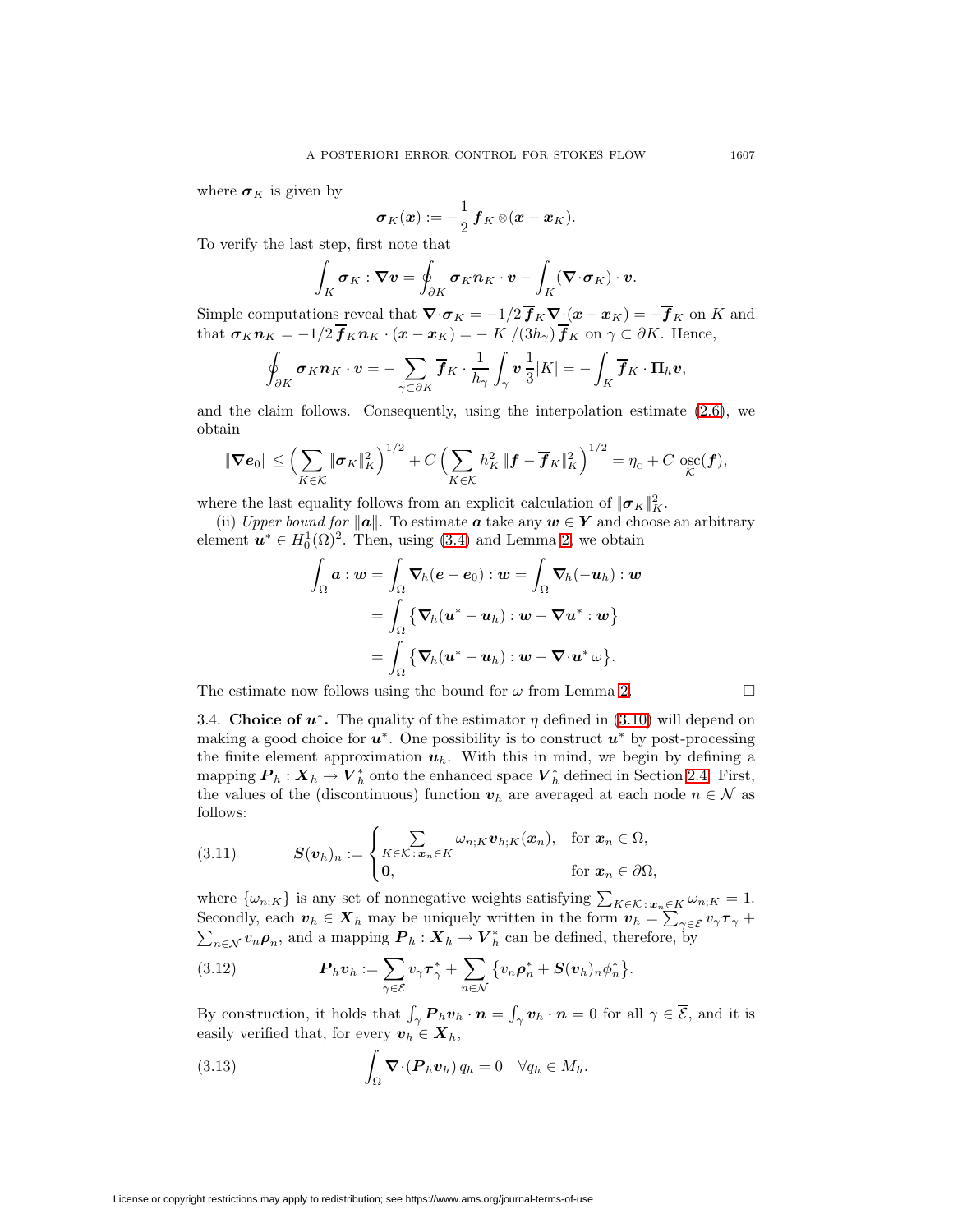The post-processing scheme embodied in  $P_h$  forms the basis for a family of post-processing schemes of the form

(3.14) 
$$
\mathbf{Q}_h \mathbf{v}_h := \mathbf{P}_h \mathbf{v}_h + \sum_{K \in \mathcal{K}} \mathbf{c}_K \beta_K^*,
$$

corresponding to various choices of the local vectors  $c_K \in \mathbb{R}^2$  for  $K \in \mathcal{K}$ .

The simplest choice  $c_K = 0$  gives an operator  $Q_h^0$  which coincides with the basic post-processing scheme, i.e.,  $\mathbf{Q}_h^0 = \mathbf{P}_h$ . Alternatively, the freedom in the choice of coefficients of the bubble functions  $\beta_K^*$  may be exploited to give a post-processed approximation  $Q_h^{\text{DDF}} v_h$  belonging to the subspace  $X_h^*$  of "discretely divergence-free" functions [\(2.9\)](#page-5-3) by taking  $c_K \in \mathbb{R}^2$  as suggested in [\[17\]](#page-20-13):

(3.15) 
$$
\mathbf{c}_K^{\text{DDF}} = \frac{1}{\int_K \beta_K^*} \left( \oint_{\partial K} (\mathbf{x} - \mathbf{x}_K) \, \mathbf{P}_h \mathbf{v}_h \cdot \mathbf{n} - \int_K \mathbf{P}_h \mathbf{v}_h \right).
$$

Note that this choice preserves the property  $\int_{\gamma} Q_h u_h \cdot n = \int_{\gamma} P_h u_h \cdot n = \int_{\gamma} u_h \cdot n$ for all  $\gamma \in \mathcal{E}$ . The construction of the discretely divergence-free post-processing scheme  $Q_h^{\text{DDF}}$  is motivated by the desire to implicitly control the influence of the term in  $(3.9)$  involving the inf-sup constant  $c_0$ . A more direct approach is to choose the constants  $c_K$  to minimize this term. This can be achieved by choosing

$$
\int_K \boldsymbol{\nabla}\beta_K^* \otimes \boldsymbol{\nabla}\beta_K^* \; \boldsymbol{c}_K^{\text{MIN}} = - \int_K \boldsymbol{\nabla}\!\cdot\! (\boldsymbol{P}_h \boldsymbol{u}_h) \boldsymbol{\nabla}\beta_K^*,
$$

and the associated "minimal-divergence" post-processing scheme is denoted by  $Q_h^{\text{MIN}}$ . Finally, in view of the fact that one obtains an upper bound regardless of the choice of  $c_K$ , we consider the post-processing scheme whereby the coefficients  $c_K$  are chosen to minimize the upper bound:

$$
\begin{aligned}\n\left( \|\nabla \beta_K^*\|_K^2 \mathbf{Id} + \frac{1}{c_0^2} \int_K \nabla \beta_K^* \otimes \nabla \beta_K^* \right) & c_K^{\mathrm{OPT}} \\
&= - \int_K \left( \nabla \mathbf{P}_h \mathbf{u}_h + \frac{1}{c_0^2} \nabla \cdot (\mathbf{P}_h \mathbf{u}_h) \mathbf{Id} \right) & \nabla \beta_K^*,\n\end{aligned}
$$

and we denote the associated post-processing operator by  $Q_h^{\text{OPT}}$ .

3.5. **Lower a posteriori error bound.** Each of the post-processing schemes defined in the previous section gives  $Q_h u_h \in H_0^1(\Omega)^2$  and, therefore, we may select  $u^* = Q_h u_h$  in Theorem [1](#page-7-3) to obtain upper bounds on the error. We shall show that each of these upper bounds also provides an efficient bound provided that the triangulation satisfies the additional condition whereby each element  $K \in \mathcal{K}$  should have at most one edge on the exterior boundary  $\partial\Omega$ . Obviously, this assumption is not a serious practical limitation since it may be satisfied by performing a suitable refinement of any triangles that do not meet this requirement.

<span id="page-9-0"></span>**Theorem 2** (Lower a posteriori bound)**.** Suppose that each element  $K \in \mathcal{K}$  has at most one edge on the exterior boundary. If the estimator  $\eta_{NC}$  is defined by taking  $u^* = Q_h u_h$ , where  $Q_h$  is any of the operators defined in Section [3.4](#page-8-0), then

$$
c\eta \leq \|\nabla_h e\| + \mathop{\rm osc}_{\mathcal{K}}(f),
$$

where c is a positive constant that depends only on the shape regularity of the mesh.

License or copyright restrictions may apply to redistribution; see https://www.ams.org/journal-terms-of-use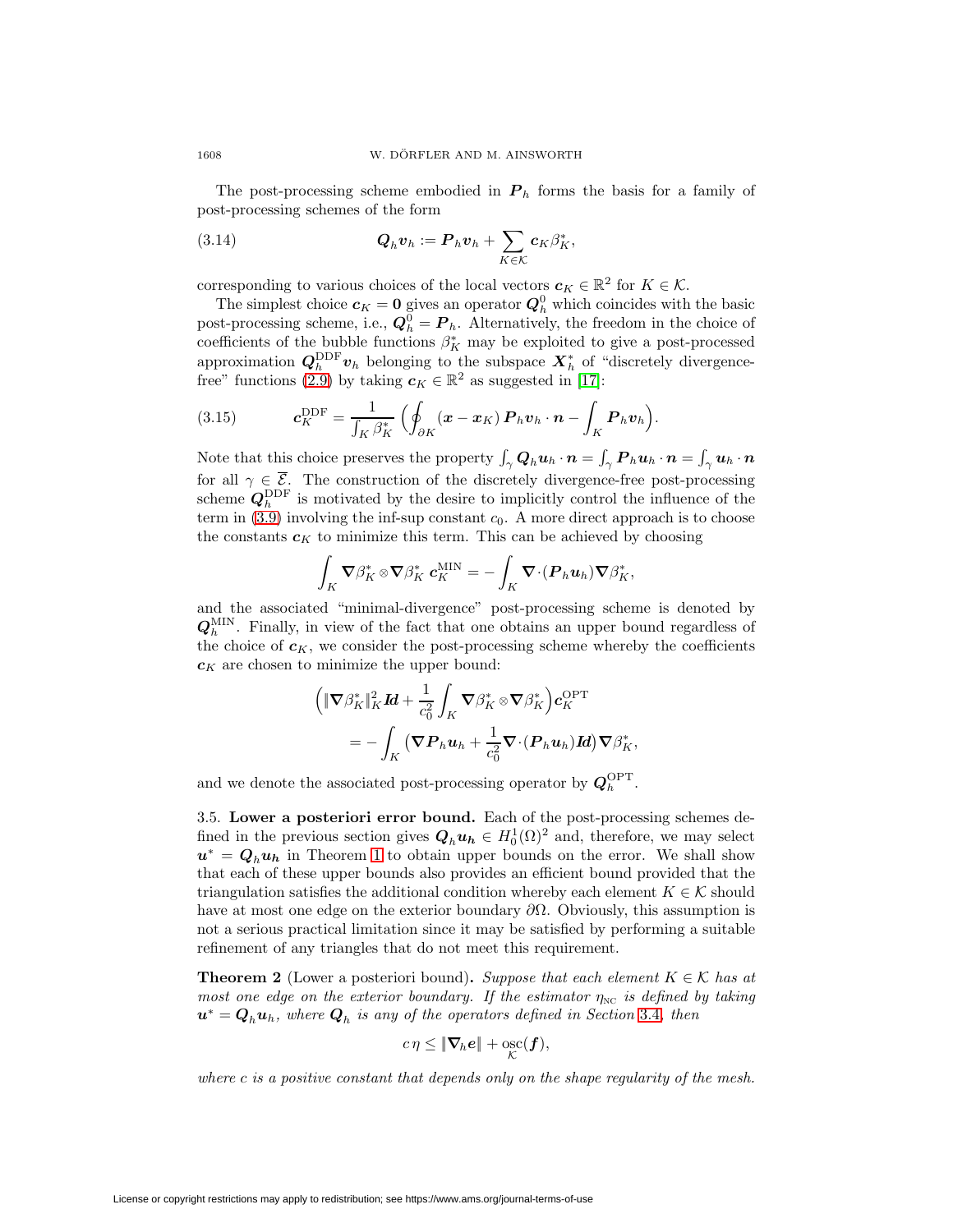Proof. The orthogonality of the splitting [\(3.2\)](#page-6-0) means that it suffices to prove lower bounds for  $\|\nabla e_0\|$  and  $\|a\|$  individually.

(i) Lower bound for  $\|\nabla e_0\|$ . Let  $\overline{f}$  denote the piecewise constant function whose value on K is given by  $\overline{f}_K$ , and let  $\sigma$  be defined as in the proof of Theorem [1.](#page-7-3) Then, for all  $v \in X$ , we have

$$
\int_{\Omega} \boldsymbol{\nabla} \boldsymbol{e}_0 : \boldsymbol{\nabla} \boldsymbol{v} = \int_{\Omega} \boldsymbol{\sigma} : \boldsymbol{\nabla} \boldsymbol{v} + \int_{\Omega} \big(\boldsymbol{f} - \overline{\boldsymbol{f}}\big) \cdot \big(\boldsymbol{v} - \Pi_h \boldsymbol{v}\big).
$$

Let  $K', K'' \in \mathcal{K}$  be distinct elements sharing the common edge  $\gamma = K' \cap K''$ , and denote  $\Omega_{\gamma} := K' \cup K''$ . Let  $s \in C_0^2(\Omega_{\gamma})$  be compactly supported in  $\Omega_{\gamma}$ , and set  $v := \nabla^{\perp} s$ . Then, with the aid of [\(2.6\)](#page-4-2), we obtain

<span id="page-10-1"></span>(3.16) 
$$
\frac{1}{\|\nabla v\|}\Big|\int_{\Omega_{\gamma}} \sigma : \nabla v\Big| \leq \|\nabla e_0\|_{\Omega_{\gamma}} + C \operatorname*{osc}_{\Omega_{\gamma}}(f).
$$

Moreover, from the definition of  $\sigma$ ,

$$
\begin{aligned} \int_{\Omega}\boldsymbol{\sigma}:\boldsymbol{\nabla v} & =\sum_{K\in\{K',K''\}}\int_{K}\overline{\boldsymbol{f}}_{K}\cdot\left(\boldsymbol{v}-\boldsymbol{\Pi}_{h}\boldsymbol{v}\right)\\ & =\sum_{K\in\{K',K''\}}\Bigl\{-\frac{|K|}{3h_{\gamma}}\overline{\boldsymbol{f}}_{K}\cdot\int_{\gamma}\boldsymbol{\nabla}^{\perp}s+\overline{\boldsymbol{f}}_{K}\cdot\boldsymbol{t}_{K}\int_{\gamma}s\Bigr\}.\end{aligned}
$$

Observe that  $t_{K'} + t_{K''} = 0$  on  $\gamma$ , and so, for the sake of definiteness, we fix  $t_{K'} = t_{\gamma}$ . Furthermore,

$$
\int_{\gamma} \mathbf{\nabla}^{\perp} s = \int_{\gamma} (\mathbf{n}_{\gamma} \cdot \mathbf{\nabla}^{\perp} s) \mathbf{n}_{\gamma} + \int_{\gamma} (\mathbf{t}_{\gamma} \cdot \mathbf{\nabla}^{\perp} s) \mathbf{t}_{\gamma} = \int_{\gamma} \partial_{\mathbf{n}} s \mathbf{t}_{\gamma},
$$

where the first integral vanishes since s vanishes at the endpoints of  $\gamma$ . Hence, setting  $\lambda_0 \equiv \lambda_0(s) := \int_{\gamma} s$  and  $\lambda_1 \equiv \lambda_1(s) := \int_{\gamma} \partial_n s$ , we obtain

<span id="page-10-0"></span>
$$
(3.17)
$$

$$
\frac{1}{h_{\gamma}}\int_{\Omega_{\gamma}} \boldsymbol{\sigma} : \boldsymbol{\nabla} \boldsymbol{v} = -\frac{1}{3}\Big(\frac{|K'|}{h_{\gamma}^2}\overline{\boldsymbol{f}}_{K'} + \frac{|K''|}{h_{\gamma}^2}\overline{\boldsymbol{f}}_{K''}\Big)\cdot\boldsymbol{t}_{\gamma}\,\lambda_1 + \Big(\overline{\boldsymbol{f}}_{K'} - \overline{\boldsymbol{f}}_{K''}\Big)\cdot\boldsymbol{t}_{\gamma}\,\lambda_0.
$$

Observe that the right hand side is invariant under a rescaling of the domain and so without loss of generality we may assume that  $h_{\gamma} = 1$ . The main idea is, through appropriate choices of s, to show that [\(3.17\)](#page-10-0) gives rise to a pair of linearly independent equations in which the tangential components of  $f_{K'}$  and  $f_{K''}$  are regarded as unknowns. The choices of s are constructed as follows. First, let  $\rho$ be the largest value such that  $B_{\varrho}(x_{\gamma}) \subset \Omega_{\gamma}$ . Let s be a nonnegative function with support  $\text{supp}(s) = B_{\rho/2}(x_\gamma)$  and such that s is radially symmetric about the midpoint  $x_{\gamma}$ , normalized so that max(s) = 1. Let  $\delta$  satisfy  $0 \leq \delta < \varrho/2$  and consider the functions  $s_{\delta} := s(. - \delta n_{\gamma})$  obtained by shifting the support of s. The mapping  $\delta \mapsto \lambda_0(s_\delta)$  is then a positive, symmetric and strictly decreasing function and  $\delta \mapsto \lambda_1(s_\delta)$  is a nonconstant skew-symmetric function. Taking first  $\delta = 0$  and then  $\delta = \delta_0$  for some fixed value  $\delta_0 \in (0, \varrho/2)$ , we find that  $(3.17)$  gives a pair of linearly independent equations for the tangential components of  $f_{K'}$  and  $f_{K''}$ . Consequently, there is a constant C, depending only on the shape of  $\Omega_{\gamma}$ , such that

<span id="page-10-2"></span>(3.18) 
$$
|\overline{\boldsymbol{f}}_{K'} \cdot \boldsymbol{t}_{\gamma}| \leq \frac{C}{h_{\gamma}} \Big| \int_{\Omega_{\gamma}} \boldsymbol{\sigma} : \boldsymbol{\nabla} \boldsymbol{v} \Big|,
$$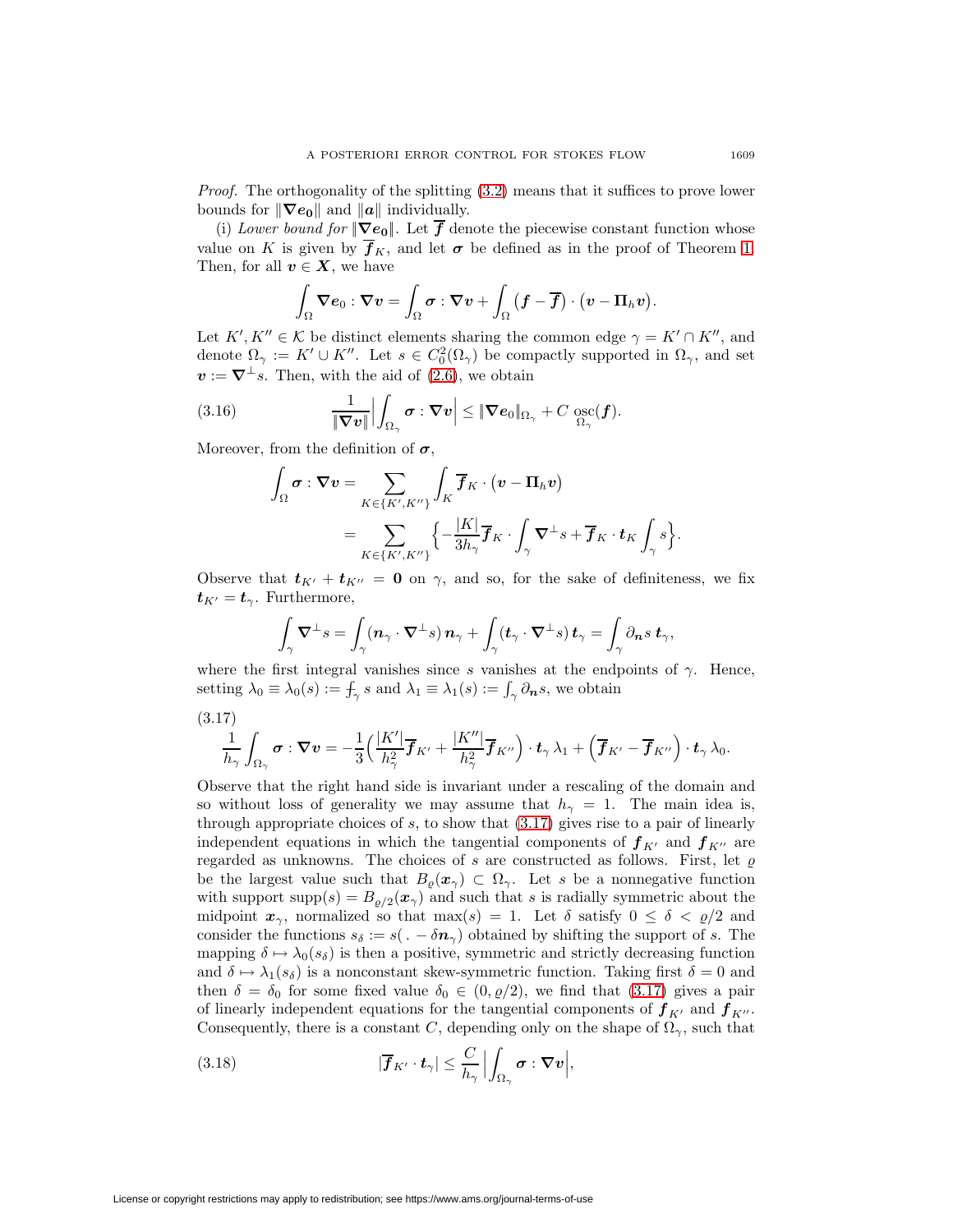where we have exploited the fact that  $|\nabla v|_{\Omega_{\gamma}}$  is independent of  $\delta$ . In fact, by a scaling argument, we deduce that there is a positive constant  $C$ , again independent of  $\delta$ , such that  $|\nabla v|_{\Omega_{\gamma}} \leq C/h_{\gamma}$ . Hence, with [\(3.16\)](#page-10-1) and [\(3.18\)](#page-10-2) we get

$$
|K'|^{1/2}\, \|\overline{\boldsymbol{f}}_{K'}\cdot\boldsymbol{t}_\gamma\|_{K'} \leq C\, h_\gamma^2 |\overline{\boldsymbol{f}}_{K'}\cdot\boldsymbol{t}_\gamma| \leq C\, \big(\|\boldsymbol{\nabla}\boldsymbol{e}_0\|_{\Omega_\gamma} + \operatorname*{osc}_{\Omega_\gamma}(\boldsymbol{f})\big).
$$

Since each element is assumed to have at most one edge on the exterior boundary, we can apply the same reasoning to another edge  $\gamma \neq \gamma'$  contained in  $\partial K'$ . Further, since the set  $\{t_{\gamma}, t_{\gamma'}\}$  is linearly independent, we are able to estimate both components of  $f_{K'}$  and thereby arrive at the bound

$$
|K'|^{1/2} \|\overline{\boldsymbol{f}}_{K'}\|_{K'} \leq C \left( \|\nabla \boldsymbol{e}_0\|_{\Omega_{\gamma} \cup \Omega_{\gamma'}} + \underset{\Omega_{\gamma} \cup \Omega_{\gamma'}}{\mathrm{osc}}(\boldsymbol{f}) \right).
$$

Summation over all elements  $K \in \mathcal{K}$  then yields

$$
c\eta \leq \|\nabla e_0\| + \mathop{\rm osc}_{\mathcal{K}}(f),
$$

 $\text{since } \eta_{C;K} \leq C|\overline{\bm{f}}_K| \, \| \bm{x} - \bm{x}_K \|_K \leq C|\overline{\bm{f}}_K| \, |K| \leq C|K|^{1/2} \|\overline{\bm{f}}_K \|_K.$ 

(ii) Lower bound for  $||a||$ . The proof consists of two steps. In the first step we show that  $||a||$  bounds a sum of jumps  $J_t$  (defined below) in the tangential derivatives of  $u_h$ . Then, in the second step we show that these jumps bound the error estimator above.

(ii.1)  $\|\boldsymbol{a}\|$  bounds  $J_{t}$ . Let K' and K'' be distinct elements sharing a common edge  $\gamma = K' \cap K''$  and let  $s := \theta^*_{\gamma} z_{\gamma}$ , where  $\theta^*_{\gamma}$  is defined as in Section [2.4](#page-5-2) and  $z_{\gamma} \in \mathbb{R}^2$  is a constant to be specified later. The function  $\nabla^{\perp} s$  is divergence-free and therefore  $\nabla^{\perp}$ *s*  $\in$  *Y*. Then, arguing as in the proof of Theorem [1\(](#page-7-3)ii), we deduce that

$$
\int_{\Omega} \boldsymbol{a} : \nabla^{\perp} \boldsymbol{s} = - \int_{K' \cup K''} \nabla_h \boldsymbol{u}_h : \nabla^{\perp} \boldsymbol{s} = - \sum_{K \in \{K', K''\}} \oint_{\partial K} (\boldsymbol{t}_K \cdot \nabla \boldsymbol{u}_h) \cdot \boldsymbol{s} \n= - \int_{\gamma} [\partial_t \boldsymbol{u}_h]_{\gamma} \cdot \boldsymbol{s}.
$$

Choose  $z_\gamma := -[\partial_t u_h]_\gamma$ . Then

$$
J_{\mathbf{t};\gamma}^2 := h_{\gamma} \int_{\gamma} \left| [\partial_{\mathbf{t}} \mathbf{u}_h]_{\gamma} \right|^2 = h_{\gamma} \int_{\gamma} \theta_{\gamma}^* \left| [\partial_{\mathbf{t}} \mathbf{u}_h]_{\gamma} \right|^2 = -h_{\gamma} \int_{K' \cup K''} \mathbf{a} : \nabla^{\perp}(\theta_{\gamma}^* [\partial_{\mathbf{t}} \mathbf{u}_h]_{\gamma})
$$
  
\$\leq \|\mathbf{a}\|\_{K' \cup K''} \|\nabla^{\perp} \theta\_{\gamma}^\* \| J\_{\mathbf{t};\gamma},

and by summing over  $\gamma \in \mathcal{E}$  we obtain

$$
J_{\boldsymbol{t}} := \left(\sum_{\gamma \in \mathcal{E}} J_{\boldsymbol{t}; \gamma}^2\right)^{1/2} \leq C \, \|\boldsymbol{a}\|,
$$

where  $C$  is a positive constant independent of any mesh-size.

(ii.2)  $J_t$  bounds  $\eta_{\text{NC}}$ . To this end take any  $K \in \mathcal{K}$  and let  $\mathcal{A}_K := \{ \gamma' \in \mathcal{E} : \gamma' \subset \mathcal{A} \}$  $\Omega_K$  be the set of all edges in  $\Omega_K := \bigcup \{ K' \in \mathcal{K} : K \cap K' \neq \emptyset \}$ . We now wish to bound

$$
q_K := \frac{\|\boldsymbol{\nabla}(\boldsymbol{u}^* - \boldsymbol{u}_h)\|_K^2}{\sum_{\gamma \in \mathcal{A}_K} J_{\boldsymbol{t};\gamma}^2}
$$

from above. To finish, observe that  $\eta_{\text{NC}} \leq C ||\nabla_h(u^* - u_h)||$ . The form of  $u^*$  means that the denominator depends on an at least as large a set of coefficients of  $u_h$ as the numerator. Since  $q_K$  is the quotient of two homogeneous quadratic forms,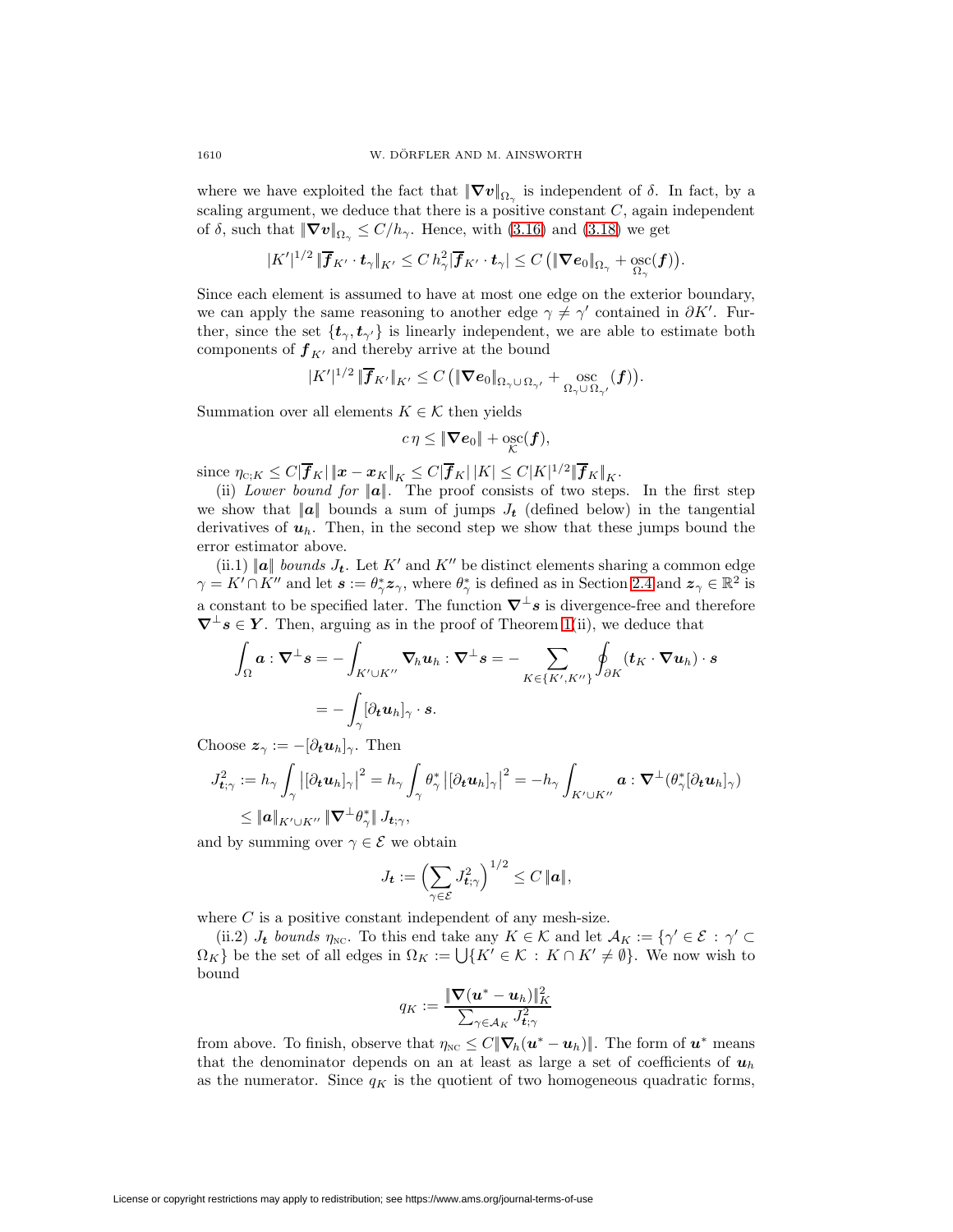it suffices to show that if the denominator vanishes, then so does the numerator. Thanks to a scaling argument, we may eliminate the mesh-size and consider a patch  $\Omega_K$  of elements of unit diameter. Suppose now that  $J_{t;\gamma} = 0$  holds for all  $\gamma \in \mathcal{A}_K$ . If  $\mathbf{x}_n$  is any vertex of K and  $\gamma = K \cap K'$ , then by continuity in  $\mathbf{x}_\gamma$  we have  $|\mathbf{u}_{h,K}(\mathbf{x}_n) - \mathbf{u}_{h,K'}(\mathbf{x}_n)| \leq \int_{\gamma} |[\partial_t \mathbf{u}_h]| = 0$ . Because all edges emanating from  $x_n$  are in  $A_K$ , we conclude that  $u_h$  is continuous at  $x_n$ . Since it is linear, it is thus continuous in  $\Omega_K$  and  $\mathbf{u}^* = \mathbf{u}_h$  on  $\partial K$ . Thus  $\mathbf{u}_{h;K} = \mathbf{P}_h \mathbf{u}_h|_K$  and therefore  $u^* = u_h + d_K \beta_K^*$  on K. If we show that  $d_K = 0$  holds, we have that  $q_K$  is bounded by an  $h_K$ -independent constant, and we arrive at the bound  $|\nabla_h(u^* - u_h)| \leq C J_t$ after summation over K. By definition  $d_K$  vanishes in the case where  $u^*$  is defined using  $Q_h^0$ . In the case of  $Q_h^{\text{DDF}}$ , the fact that both  $u^*$  and  $u_h$  are solenoidal implies that  $d_K$  again vanishes. Likewise, since  $Q_h^{\text{MIN}}$  is chosen to minimize the difference in the divergences of  $u^*$  and  $u_h$ , we conclude that  $d_K$  vanishes in this case also, and a similar argument applies in the case of  $Q_h^{\text{OPT}}$ .

We conclude this section by stating the a posteriori estimate for the combined error in velocity and pressure.

**Corollary 1** (A posteriori error estimate for the pressure)**.** If the previous conditions and assumptions hold, then the error in the pressure is bounded above as follows:

$$
c_0 \|e_p\| \leq 2\eta + C \operatorname*{osc}_{\mathcal{K}}(\boldsymbol{f}).
$$

Therefore, the total error  $|\nabla_h e| + c_0 |e_p|$  is equivalent to our error estimate up to data oscillation terms.

Proof. First, applying Theorem [2,](#page-9-0) we at once derive

$$
c\eta \leq \|\nabla_h e\| + \underset{\mathcal{K}}{\mathrm{osc}}(\boldsymbol{f}) \leq \|\nabla_h e\| + c_0 \|e_p\| + \underset{\mathcal{K}}{\mathrm{osc}}(\boldsymbol{f}).
$$

It remains to give the upper a posteriori bound for  $||e_p||$ . To this end, notice that thanks to the inf-sup condition [\(1.3\)](#page-1-1),

$$
c_0\left\|e_p\right\| \leq \sup_{\boldsymbol{v}\in \boldsymbol{V}\setminus\{\boldsymbol{0}\}}\left\{\frac{1}{\left\|\boldsymbol{\nabla} \boldsymbol{v}\right\|}\int_{\Omega}e_p\boldsymbol{\nabla}\cdot\boldsymbol{v}\right\}.
$$

From the error representation formula in Lemma [1](#page-5-1) we obtain

$$
\frac{1}{\|\nabla v\|} \int_{\Omega} e_p \nabla \cdot v = \frac{1}{\|\nabla v\|} \int_{\Omega} \left\{ \nabla_h e : \nabla v + f \cdot (v - \Pi_h v) \right\} \n\leq \|\nabla_h e\| + \left( \sum_{K \in \mathcal{K}} \|\sigma_K\|_K^2 \right)^{1/2} + C \operatorname*{osc}_{\mathcal{K}}(f) \leq 2\eta + C \operatorname*{osc}_{\mathcal{K}}(f),
$$

where we used arguments as in the proof of Theorem [1\(](#page-7-3)i). Hence

$$
\|\nabla_h e\| + c_0 \|e_p\| \leq 3\eta + C \operatorname*{osc}_{\mathcal{K}}(\boldsymbol{f})
$$

as claimed.  $\Box$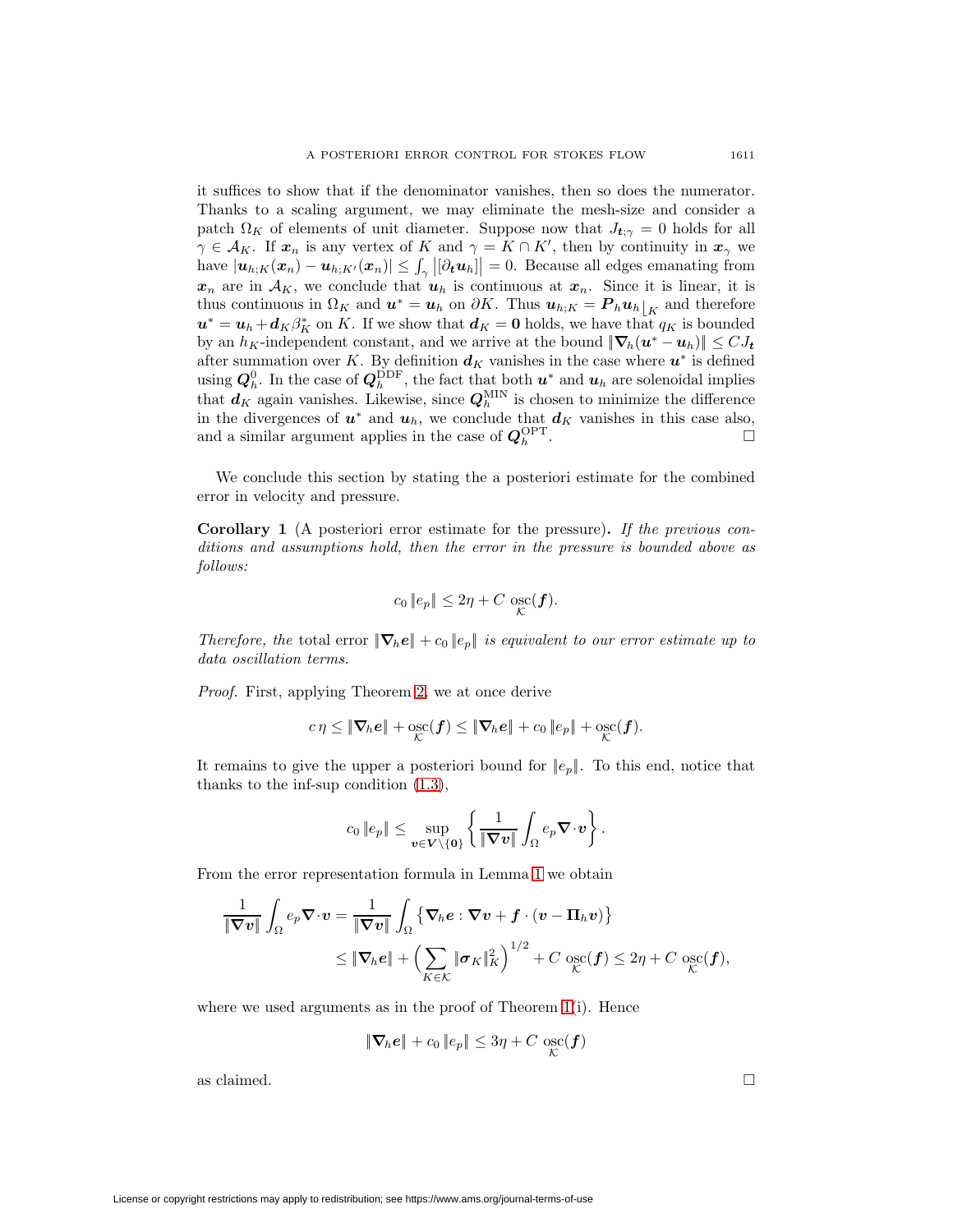#### 4. Extension to nonhomogeneous boundary data

<span id="page-13-0"></span>Consider the case of nonhomogeneous boundary conditions in which problem [\(1.1\)](#page-1-2) is modified by requiring  $u = u^{\partial}$  on  $\partial \Omega$  for some  $u^{\partial} \in H^{1}(\partial \Omega)^{2}$  satisfying  $\oint_{\partial\Omega} u^{\partial} \cdot \mathbf{n} = 0$ . The latter condition is necessary for the problem to be well-posed. Further details concerning existence theory in this situation may be found in [\[16,](#page-20-11) Ch. IV]. Here, we will restrict ourselves to outlining the modifications necessary to extend our previous results, Theorem [1](#page-7-3) and Theorem [2,](#page-9-0) to cover this situation. The nonhomogeneous boundary conditions are applied to the discrete problem by requiring that

$$
\int_{\gamma} \boldsymbol{u}_h = \int_{\gamma} \boldsymbol{u}^{\partial} \qquad \forall \gamma \in \mathcal{E}^{\partial}.
$$

Note that applying the boundary conditions in this fashion guarantees that  $\oint_{\partial\Omega} u_h$ .  $n = 0$ . The enhanced approximation  $Q_h u_h$  from Section [2](#page-2-1) is modified to satisfy the condition  $Q_h u_h(x_n) := u^{\partial}(x_n)$  for all  $x_n \in \partial \Omega$ . In particular, there holds  $\int_{\gamma} Q_h u_h \cdot n = \int_{\gamma} u_h \cdot n = \int_{\gamma} u^{\partial} \cdot n$  for all  $\gamma \in \mathcal{E}^{\partial}$ . For given data  $u^{\partial} \in H^1(\partial \Omega)^2$ , the theoretical bounds will involve the quantity

$$
\mathop{\mathrm{osc}}_{\mathcal{E}^{\partial}}(\partial_{t}u^{\partial})^{2}=\sum_{\gamma \in \mathcal{E}^{\partial}} \mathop{\mathrm{osc}}_{\gamma}(\partial_{t}u^{\partial})^{2}:=\sum_{\gamma \in \mathcal{E}^{\partial}} h_{\gamma} \, \|\partial_{t}u^{\partial}-(\overline{\partial_{t}u^{\partial}})_{\gamma}\|_{\gamma}^{2},
$$

where  $\overline{(.)}$  denotes the mean value integral over  $\gamma$ .

**Theorem 3** (A posteriori bounds in case of nonhomogeneous boundary conditions). Suppose that the estimator  $\eta_{NC}$  is obtained by choosing  $u^* := Q_h u_h$ . Then, Theorem [1](#page-7-3) is modified to

$$
\|\boldsymbol{\nabla}_{\hspace{-1pt}h} e\| \leq \eta + C \left( \operatorname*{osc}_{\mathcal{K}}(\boldsymbol{f}) + \operatorname*{osc}_{\mathcal{E}^{\partial}}(\partial_{\boldsymbol{t}} \boldsymbol{u}^{\partial}) \right),
$$

while Theorem [2](#page-9-0) is modified to

$$
c\eta \leq \|\nabla_h e\| + \mathop{\mathrm{osc}}_{\mathcal{K}}(f) + \mathop{\mathrm{osc}}_{\mathcal{E}^\partial}(\partial_t \boldsymbol{u}^\partial).
$$

The constants  $c, C$  depend only on the shape regularity of the mesh.

Proof. We outline the necessary modifications to the proofs given earlier in the case of homogeneous data. The splitting of the error remains as stated in  $(3.2)$ , but the arguments in the proofs of Theorems [1](#page-7-3) and [2](#page-9-0) have to be modified when we come to bound ||*a*||. To extend our previous results to nonhomogeneous data, it is useful to introduce a function  $v^* \in H^1(\Omega)^2$  with exact boundary values  $u^{\partial}$ . On an interior element  $K \in \mathcal{K}$ , we simply take  $v^* := u^*$ . A more elaborate argument is needed for a triangle K with an exterior edge  $\gamma$ . First, define  $\xi_K^{\partial} := \mathbf{0}$  on  $\partial K \setminus \gamma$  and  $\boldsymbol{\xi}_{K}^{\partial} := \boldsymbol{u}^{\partial} - \boldsymbol{u}^*$  on  $\gamma$ . By construction  $\oint_{\partial K} \boldsymbol{\xi}_{K}^{\partial} \cdot \boldsymbol{n} = \int_{\gamma} (\boldsymbol{u}^{\partial} - \boldsymbol{u}^*) \cdot \boldsymbol{n} = 0$ . Hence, an elementwise Stokes problem on K with boundary data given by  $\xi_K^{\partial}$  has a solution that we denote by  $\xi_K$  and which satisfies the bound  $\|\nabla \xi_K\|_K \leq C \csc_{\gamma}(\partial_t \mathbf{u}^{\partial})$ (obtained using arguments similar to those of [\[2,](#page-19-7) Lemma 8]). On each such element K we define  $v^* := u^* + \xi_K$ . In summary, the function  $v^* \in H^1(\Omega)^2$  satisfies  $v^* = u^{\partial}$  on  $\partial \Omega$ .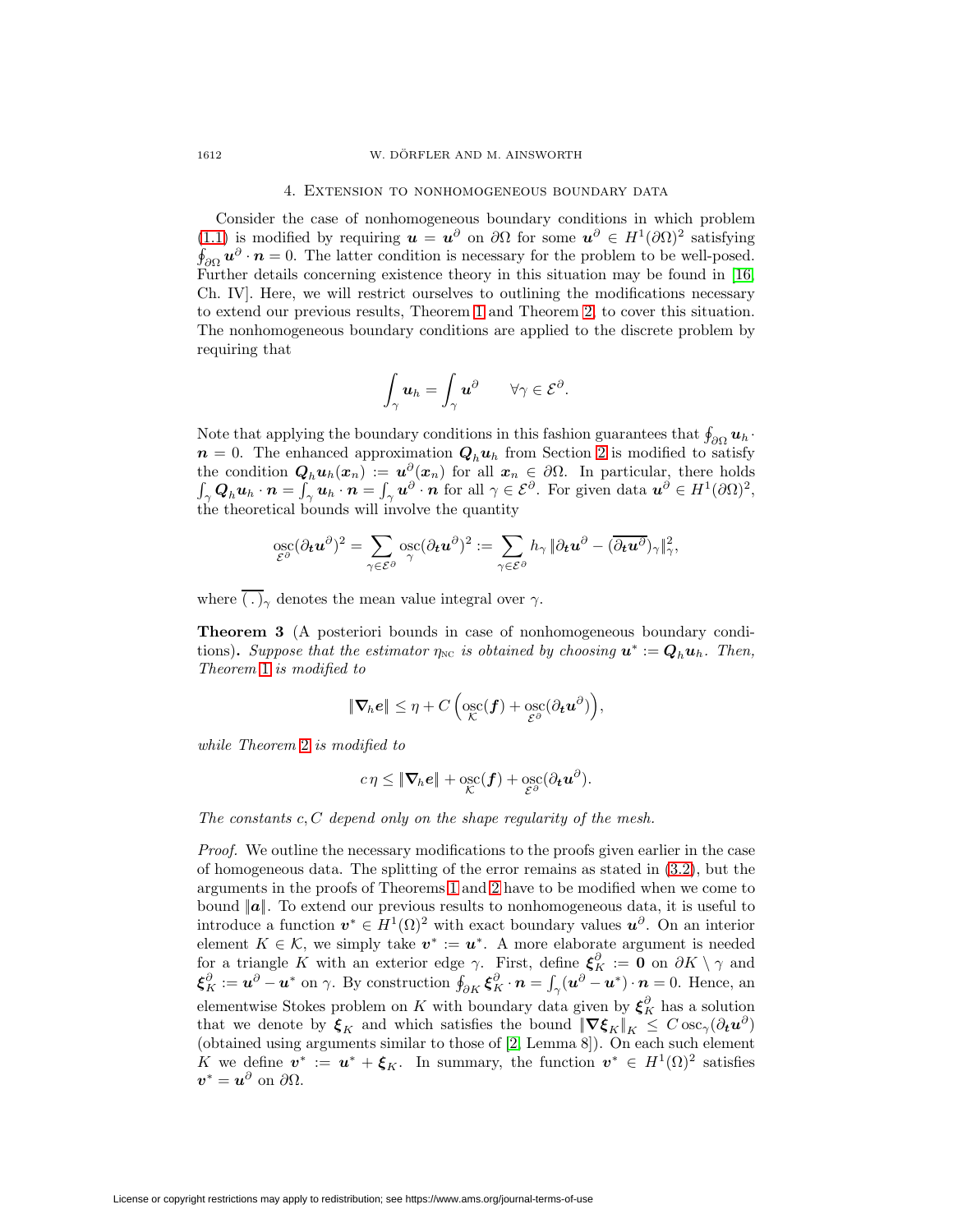(i) Upper bound for  $||a||$ . These previous definitions mean that step (ii) in the proof of Theorem [1](#page-7-3) has to be modified as

$$
\int_{\Omega} \boldsymbol{a} : \boldsymbol{w} = \int_{\Omega} \boldsymbol{\nabla}_h (\boldsymbol{e} - \boldsymbol{e}_0) : \boldsymbol{w} = \int_{\Omega} \boldsymbol{\nabla}_h (\boldsymbol{u} - \boldsymbol{u}_h) : \boldsymbol{w}
$$
\n
$$
= \int_{\Omega} \left\{ \boldsymbol{\nabla}_h (\boldsymbol{v}^* - \boldsymbol{u}_h) : \boldsymbol{w} + \boldsymbol{\nabla} (\boldsymbol{u} - \boldsymbol{v}^*) : \boldsymbol{w} \right\}
$$
\n
$$
= \int_{\Omega} \left\{ \boldsymbol{\nabla}_h (\boldsymbol{v}^* - \boldsymbol{u}_h) : \boldsymbol{w} - \boldsymbol{\nabla} \cdot \boldsymbol{u}^* \, \boldsymbol{\omega} \right\}
$$
\n
$$
= \int_{\Omega} \left\{ \boldsymbol{\nabla}_h (\boldsymbol{u}^* - \boldsymbol{u}_h) : \boldsymbol{w} - \boldsymbol{\nabla} \cdot \boldsymbol{u}^* \, \boldsymbol{\omega} \right\} + \sum_{K \in \mathcal{K}} \int_K \boldsymbol{\nabla} \boldsymbol{\xi}_K : \boldsymbol{w},
$$

since  $\nabla \cdot \boldsymbol{\xi}_K = 0$ . It only remains to estimate the final term:

$$
\sum_{K\in\mathcal{K}}\int_K \boldsymbol{\nabla}\xi_K \cdot \boldsymbol{w} \leq \left(\sum_{K\in\mathcal{K}}\|\boldsymbol{\nabla}\xi_K\|_K^2\right)^{1/2} \|\boldsymbol{w}\| \leq C \operatorname*{osc}_{\mathcal{E}^{\partial}}(\partial_t \boldsymbol{u}^{\partial}) \|\boldsymbol{w}\|.
$$

(ii) Lower bound for  $||a||$ . We only have to reconsider part (ii.2) of the proof to Theorem [2.](#page-9-0) We will split  $\mathbf{u}^* - \mathbf{u}_h = (\mathbf{u}^* - \tilde{\mathbf{u}}^*) + (\tilde{\mathbf{u}}^* - \mathbf{u}_h)$ , where  $\tilde{\mathbf{u}}^*$  is as  $\mathbf{u}^*,$  but with  $\widetilde{u}^*(x_n) := S(u_h)_n$  also for  $x_n \in \mathcal{N}^\partial$  in contrast to  $u^*(x_n) = u^\partial(x_n)$ . The term  $\|\nabla(\tilde{u}^* - u_h)\|$  is treated as in part (ii) before, so that it remains to bound  $\|\nabla(u^* - \widetilde{u}^*)\|.$ 

First consider an element  $K \in \mathcal{K}$  with a boundary edge  $\gamma$  and boundary vertices  $x_n, x_m$ . The following argument is based on the observation

$$
\|\boldsymbol{\nabla}(\boldsymbol{u}^* - \widetilde{\boldsymbol{u}}^*)\|_K \leq C \max_{l \in \{n,m\}} |(\boldsymbol{u}_{h;K} - \boldsymbol{u}^{\partial})(\boldsymbol{x}_l)|.
$$

Using the discrete boundary conditions yields  $(u_{h;K} - u^{\partial})(x_n) = h_{\gamma}/2 \partial_t u_{h;K} +$  $\int_{\gamma} u^{\partial} - u^{\partial}(x_n)$ , and with arguments as in the proof of Theorem [2\(](#page-9-0)i.1) with *s* :=  $\theta^*_\gamma \boldsymbol{z}_\gamma,$ 

$$
\int_K \boldsymbol{a} : \boldsymbol{\nabla}^{\perp} \boldsymbol{s} = \left( \int_{\gamma} \theta_{\gamma}^* \partial_t \boldsymbol{u}^{\partial} - h_{\gamma} \partial_t \boldsymbol{u}_h \right) \cdot \boldsymbol{z}_{\gamma} \n= \left( -2(\boldsymbol{u}_{h;K} - \boldsymbol{u}^{\partial})(\boldsymbol{x}_n) + \int_{\gamma} \theta_{\gamma}^* \partial_t \boldsymbol{u}^{\partial} + 2 \int_{\gamma} \boldsymbol{u}^{\partial} - 2 \boldsymbol{u}^{\partial}(\boldsymbol{x}_n) \right) \cdot \boldsymbol{z}_{\gamma}
$$

or

$$
\begin{aligned} 2 (\boldsymbol{u}_{h;K} - \boldsymbol{u}^{\partial}) (\boldsymbol{x}_n) \cdot \boldsymbol{z}_{\gamma} \\ & = - \int_K \boldsymbol{a} : \boldsymbol{\nabla}^{\perp} \boldsymbol{s} + \Bigl( \int_{\gamma} \theta_{\gamma}^* \bigl( \partial_{t} \boldsymbol{u}^{\partial} - (\overline{\partial_{t} \boldsymbol{u}^{\partial}})_{\gamma} \bigr) \\ & \qquad + 2 \int_{\gamma} \boldsymbol{u}^{\partial} - \bigl( \boldsymbol{u}^{\partial} (\boldsymbol{x}_n) + \boldsymbol{u}^{\partial} (\boldsymbol{x}_m) \bigr) \Bigr) \cdot \boldsymbol{z}_{\gamma}. \end{aligned}
$$

The last two terms can be written in the form  $\int_{\gamma} \chi_{\gamma} (\partial_t \mathbf{u}^{\partial} - (\overline{\partial_t \mathbf{u}^{\partial}})_{\gamma})$  with  $|\chi_{\gamma}| = 1/2$ (see [\[2,](#page-19-7) Lemma 9]) so we conclude, choosing  $z<sub>\gamma</sub> = [1,0]$  and [0; 1], that

$$
|(\boldsymbol{u}_{h;K}-\boldsymbol{u}^{\partial})(\boldsymbol{x}_n)|\leq C\left(\|\boldsymbol{a}\|_K+h_{\gamma}\|\partial_t\boldsymbol{u}^{\partial}-(\overline{\partial_t\boldsymbol{u}^{\partial}})_{\gamma}\|_{\gamma}\right)\leq C\left(\|\boldsymbol{a}\|_K+\operatorname*{osc}_{\gamma}(\partial_t\boldsymbol{u}^{\partial})\right).
$$

The remainder of the argument then proceeds as in the case of homogeneous data.  $\Box$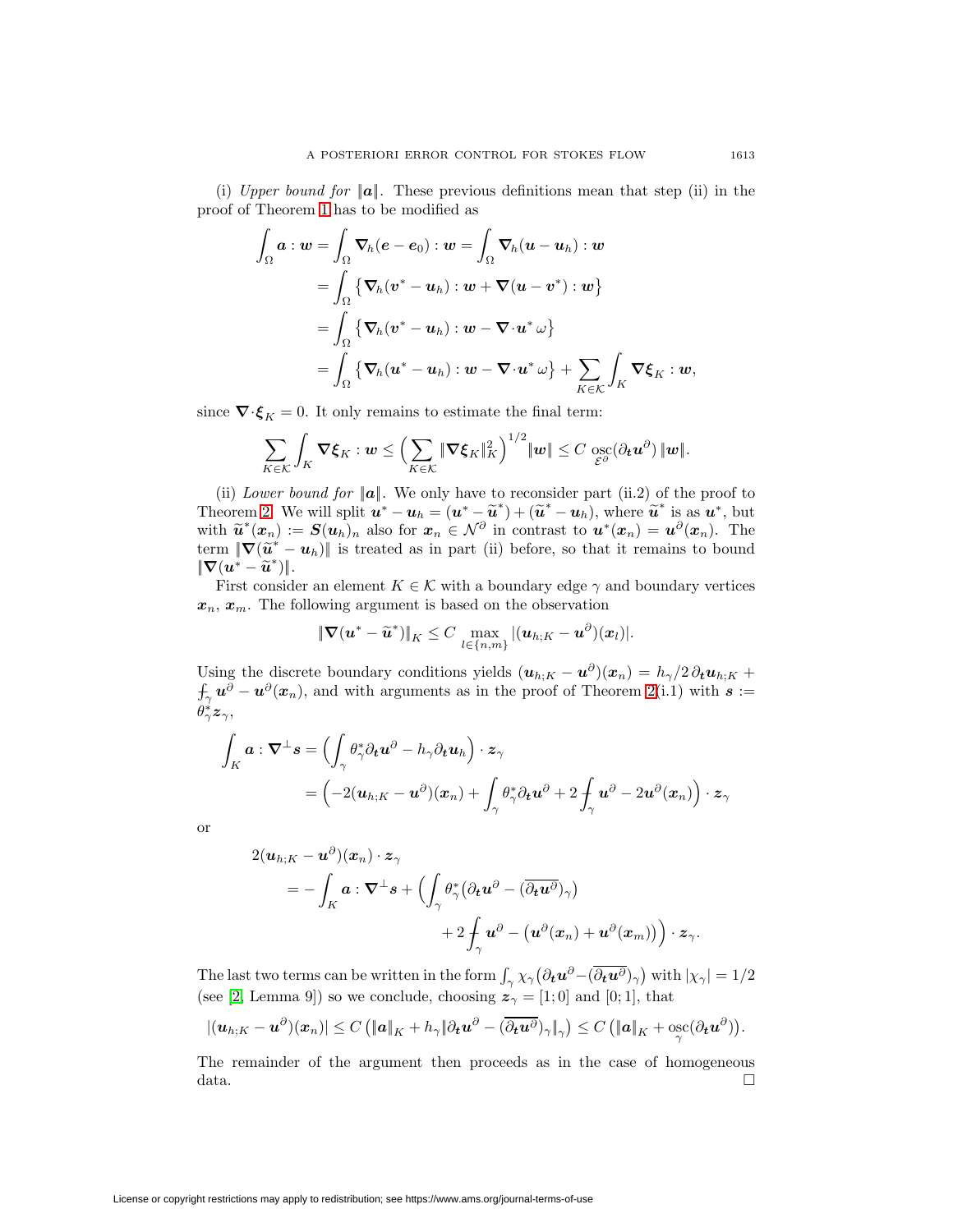#### 1614 W. DÖRFLER AND M. AINSWORTH

#### 5. Three dimensional case

To emphasize the similarities with the previous considerations, we adopt a notation analogous to the two dimensional case. We assume  $\Omega$  is decomposed into a set K of tetrahedra satisfying the usual assumptions. Further, let  $\overline{\mathcal{E}}$  be the set of all faces of tetrahedra in K and let  $\overline{\mathcal{N}}$  be an index set for the edges. Faces and edges are assumed to be oriented in the following way: with each face  $\gamma \in \overline{\mathcal{E}}$ , a normal vector  $n_\gamma$  is assigned (which coincides with the exterior normal if  $\gamma \subset \partial\Omega$ ) and each edge has a fixed direction, e.g., pointing to the vertex with the larger index in the set of vertices  $V := {\{x_j\}_j}$ . For  $\gamma \in \mathcal{E}$ , let  $\theta_{\gamma}$  be the linear nonconforming basis function satisfying  $\theta_{\gamma}(x_{\gamma'}) = \delta_{\gamma\gamma'}$ , where  $x_{\gamma'}$  is the centroid of  $\gamma'$ . On the face  $\gamma$ we construct an orthonormal basis  $\{t_{\gamma,1}, t_{\gamma,2}\}$  satisfying  $(t_{\gamma,1} \times t_{\gamma,2}) \cdot n_{\gamma} = 1$ . By analogy with the two dimensional case, we define basis functions  $\tau_{\gamma,l} := \theta_{\gamma} t_{\gamma,l}$  and  $\nu_{\gamma} := \theta_{\gamma} n_{\gamma}$ . The spaces  $V_h$  and  $M_h$  are defined as in [\(2.2\)](#page-4-3), and the degrees of freedom for  $V_h$  are identified with the functionals  $\int_{\gamma} v_h$ .

The construction of the subspace  $X_h$  involves choosing an appropriate subset  $\mathcal{N}_{\mathbf{X}}$  of  $\mathcal N$  and defining  $\rho_n$  as in [\(2.4\)](#page-4-4) for  $n \in \mathcal{N}_{\mathbf{X}}$  [\[18\]](#page-20-15). Signs are chosen such that the face normals  $\rho_n(x_\gamma)$  trace a path around the edge n in the anti-clockwise sense with respect to the chosen orientation of this edge. The definition of  $\Pi_h$  remains as described in Section [2.3,](#page-4-1) and in particular, functions in *X* will be automatically mapped into  $\mathbf{X}_h$ .

We will now sketch the differences to the two dimensional case needed to extend the a posteriori error bounds in Theorems [1](#page-7-3) and [2](#page-9-0) under the assumption of homogeneous boundary data.

Modifications to the proof of Theorem [1](#page-7-3). Definition [3.10\(](#page-7-1)i) has to be replaced by

$$
\eta_{\text{\tiny C};K}^{2}:=\frac{\left|K\right|}{36}\left|\overline{\boldsymbol{f}}_{K}\right|^{2}\sum_{\gamma\in\overline{\mathcal{E}}:\,\gamma\subset\partial K}\left|\boldsymbol{x}_{\gamma}-\boldsymbol{x}_{K}\right|^{2}
$$

for the conforming error, since we will obtain  $\sigma_K := -1/3 \overline{f}_K \otimes (x - x_K)$  for  $K \in$  $K$  in the proof of Theorem [1\(](#page-7-3)i), with the same technique as before (note that  $(\mathbf{x}-\mathbf{x}_K)\cdot\mathbf{n}_K = 3/4 |K|/|\gamma| \forall \mathbf{x} \in \gamma \subset \partial K$ . Part (ii) works exactly the same way.

A choice of *u*∗. Before proving the lower bound, we have to be more specific about the choice of  $u^*$ . One possibility is to choose  $V_h^*$  to be  $\mathbb{P}^1_{\mathcal{C}}(\mathcal{K})^3$  enriched by face bubbles in normal directions [\[21,](#page-20-16) p. 122]. For this let  $\theta^*_{\gamma}$  be the cubic face bubble for  $\gamma \in \overline{\mathcal{E}}$  with  $\oint_{\gamma} \theta_{\gamma}^* = 1$ . For each vertex  $x_j$  let  $\phi_j$  its piecewise linear basis function and let  $S(v_h)_j$  be the weighted mean for  $v_h \in V_h$  as in [\(3.11\)](#page-8-1). We then define  $\boldsymbol{P}_h : \boldsymbol{V}_h \to \boldsymbol{V}_h^*$  by  $\boldsymbol{P}_h \boldsymbol{v}_h := \sum_{j \in \mathcal{V}} \boldsymbol{S}(\boldsymbol{v}_h)_j \phi_j + \sum_{\gamma \in \overline{\mathcal{E}}} T(\boldsymbol{v}_h)_\gamma \theta_\gamma^* \boldsymbol{n}_\gamma$ , where  $T(.)_\gamma$  is chosen such that  $\int_{\gamma}$  **P**<sub>h</sub>**v**<sub>h</sub> · **n**<sub> $\gamma$ </sub> =  $\int_{\gamma}$ **v**<sub>h</sub> · **n**<sub> $\gamma$ </sub>. Thus we obtain that for  $v_h \in X_h$ , [\(3.13\)](#page-8-2) holds for piecewise constant  $q_h$  and, therefore,  $M_h^* = M_h = \mathbb{P}^0(\mathcal{K})$ . Our choice here is  $u^* := P_h u_h$ .

Modifications to the proof of Theorem [2\(](#page-9-0)i). Taking  $v := \nabla \times r_l$ , where  $r_l := s t_{\gamma,l}$ for some  $s \in C_0^2(\Omega_\gamma)$  and  $l \in \{1,2\}$ , we achieve  $\nabla \cdot \mathbf{v} = 0$ . Now we obtain, for some  $c_{\gamma} > 0$ ,

$$
\int_{\Omega} \sigma : \nabla v = \sum_{K \in \{K',K''\}} \Bigl\{ - c_{\gamma} \overline{f}_K \cdot \int_{\gamma} \nabla s \times t_{\gamma,l} + \overline{f}_K \cdot (n_{\gamma} \times t_{\gamma,l}) \int_{\gamma} s \Bigr\}.
$$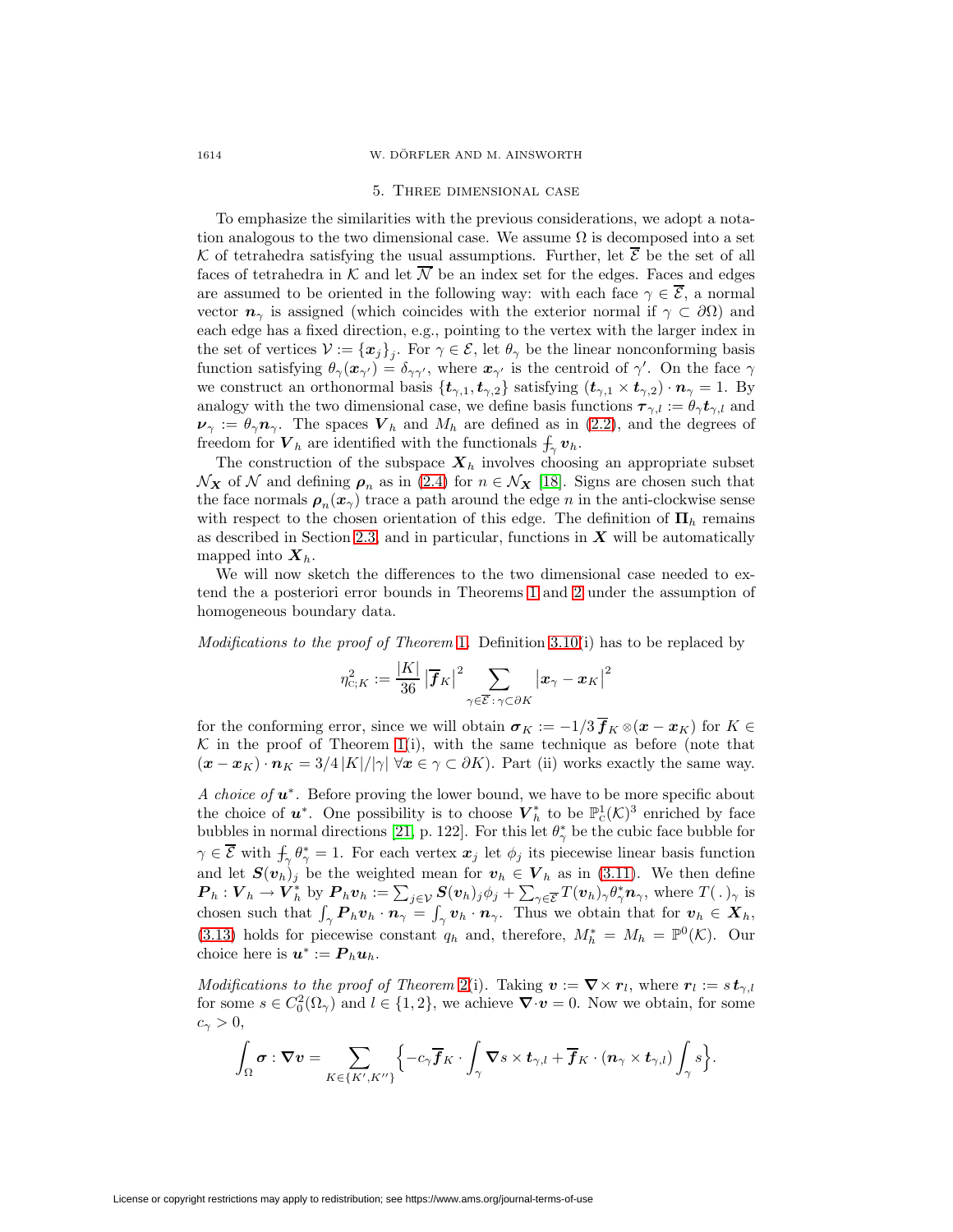Using  $\{l, l'\} = \{1, 2\}$  and cyclic permutation, we see that

$$
\int_{\gamma} \mathbf{\nabla} s \times \boldsymbol{t}_{\gamma,l} = \int_{\gamma} (\mathbf{\nabla} s \times \boldsymbol{t}_{\gamma,l}) \cdot \boldsymbol{t}_{\gamma,l'} \; \boldsymbol{t}_{\gamma,l'} \sim \int_{\gamma} \partial_{\boldsymbol{n}} s \; \boldsymbol{t}_{\gamma,l'}
$$

and  $\overline{f}_K \cdot (n_\gamma \times t_{\gamma,l}) \sim \overline{f}_K \cdot t_{\gamma,l'}$ . Hence, we end up in the same situation as in [\(3.17\)](#page-10-0) and, with the same choice of  $s$  as before, one obtains an estimate for the tangential part of  $\overline{f}_K$  on  $\gamma$  and, using a second face of K, an estimate for the whole vector.

Modifications to the proof of Theorem [2\(](#page-9-0)ii.1). For  $l \in \{1,2\}$  let  $\mathbf{v}_i := z_i \mathbf{t}_{\gamma,l'} \theta_{\gamma}^*$  for some  $z \in \mathbb{R}^3$ ,  $i \in \{1, 2, 3\}$ , l' such that  $\{l, l'\} = \{1, 2\}$ . Define  $w(x)$  to be the matrix with *i*th row  $\nabla \times v_i(x)$ . Then  $\nabla \cdot w = 0$  so that  $w \in Y$ , and one obtains

$$
\int_\Omega \boldsymbol{a} : \boldsymbol{w} = - \int_\Omega \sum_{i=1}^3 \boldsymbol{\nabla}_h u_{h,i} \cdot \boldsymbol{\nabla} \times \boldsymbol{v}_i = - \sum_{i=1}^3 [\boldsymbol{\nabla} u_{h,i}]_\gamma \cdot (\boldsymbol{n}_\gamma \times \boldsymbol{t}_{\gamma,l'}) z_i h_\gamma \\\sim - [\partial_{\boldsymbol{t}_{\gamma,l}} \boldsymbol{u}_h]_\gamma \cdot \boldsymbol{z} h_\gamma.
$$

Choosing  $\mathbf{z} = [\partial_{t_{\gamma,l}} \mathbf{u}_h]_{\gamma}$  yields the required bound.

Modifications in the proof of Theorem [2\(](#page-9-0)ii.2). The essential steps are to show that  $P_h u_h|_K$  depends on coefficients of  $u_h$  on  $\Omega_K$  and that vanishing jumps  $J_{t;\gamma}$  for  $\gamma \in \mathcal{A}_K$  imply  $\mathbf{u}^* = \mathbf{u}_h$  on K. The first property is immediate. For the second we show that, as before,  $u_h$  is continuous on  $\Omega_K$  and thus equals  $u^*$  at all vertices. Since  $\nabla \cdot \mathbf{u}_h = 0$  we see that  $T(\mathbf{u}_h)_{\gamma} = 0$  for all  $\gamma \subset \partial K$  and, therefore,  $\mathbf{u}^* = \mathbf{u}_h$  on K.

## 6. Numerical examples

We show numerical results for two examples. The first one has a polynomial velocity field of third order on  $\Omega := (0,1)^2$  with nonhomogeneous data **f** and  $u^{\partial}$ . Velocity, stream function, and pressure, respectively, are given by

$$
\mathbf{u}_e(x_1, x_2) = [x_1(1-x_1)(1-2x_2), -x_2(1-x_2)(1-2x_1)],
$$
  
\n
$$
\Psi_e(x_1, x_2) = x_1x_2(1-x_1)(1-x_2),
$$
  
\n
$$
p_e(x_1, x_2) = 2(x_2 - x_1).
$$

The second example (see, e.g., [\[26\]](#page-20-8)) has a singular solution  $(\mathbf{u}_e \notin H^2(\Omega)^2)$  on the L-shaped domain  $\Omega := (-1, 1)^2 \setminus (0, 1) \times (-1, 0)$  with  $f = 0$ , explicitly given by

$$
\mathbf{u}_e(r,\phi) = r^{\alpha} \left[ (\alpha + 1) \sin(\phi)\psi(\phi) + \cos(\phi)\psi'(\phi), -(\alpha + 1) \cos(\phi)\psi(\phi) + \sin(\phi)\psi'(\phi) \right],
$$
  

$$
\Psi_e(r,\phi) = r^{\alpha+1}\psi(\phi),
$$
  

$$
p_e(r,\phi) = \frac{1}{\alpha - 1}r^{\alpha-1} \left( (\alpha + 1)^2 \psi'(\phi) + \psi'''(\phi) \right)
$$

in polar coordinates  $[r, \phi] \in (0, \infty) \times (0, 3\pi/2)$ , where

$$
\psi(\phi) = \frac{1}{\alpha + 1} \sin((\alpha + 1)\phi)\cos(\alpha\omega) - \cos((\alpha + 1)\phi),
$$

$$
+ \frac{1}{\alpha - 1} \sin((\alpha - 1)\phi)\cos(\alpha\omega) + \cos((\alpha - 1)\phi),
$$

$$
\alpha = \frac{856399}{1572864} \approx 0.54, \quad \omega = 3\pi/2.
$$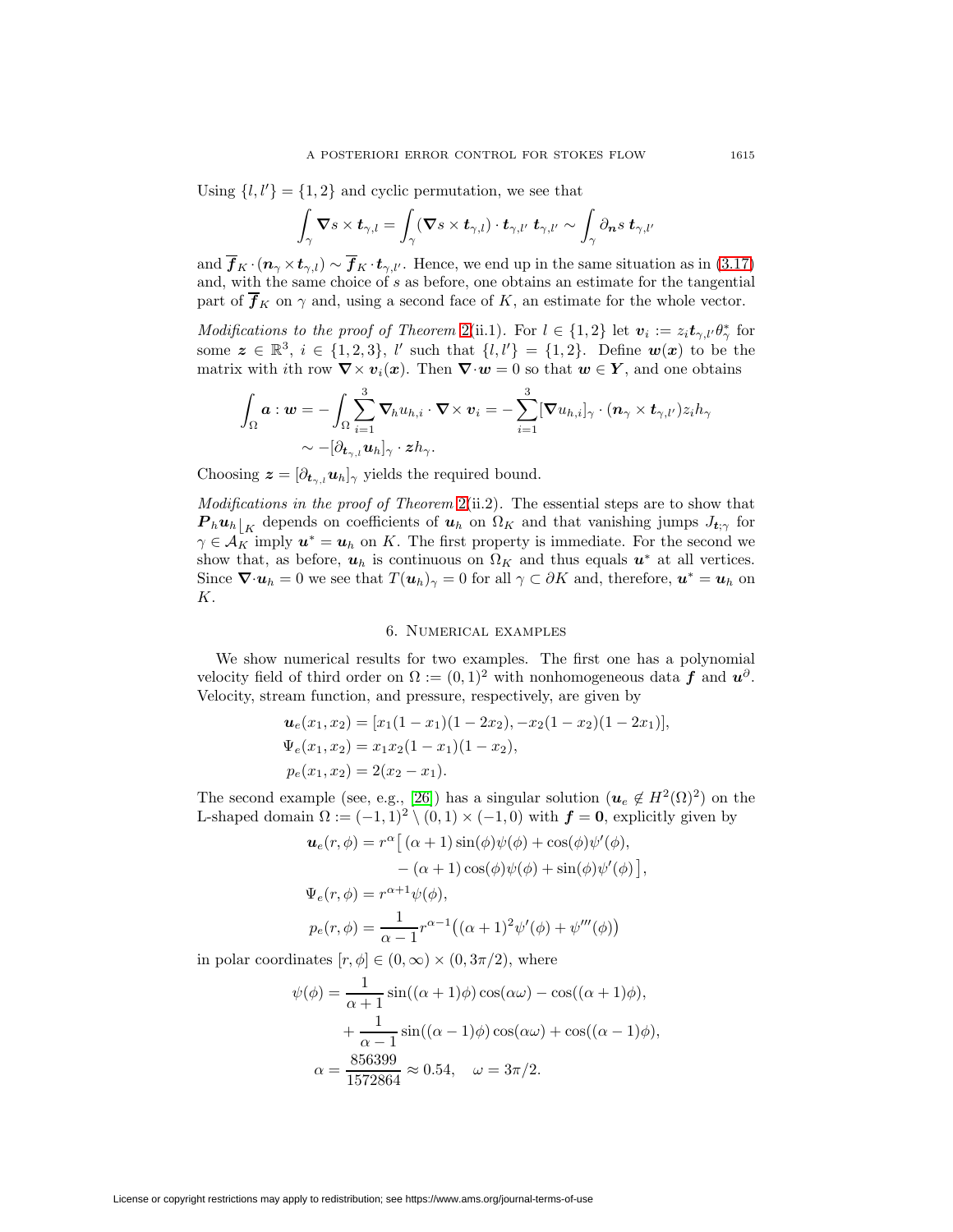$\overline{Q}_h$  |  $\overline{\eta}$  |  $\overline{\eta}^{(u)}$  |  $\overline{\eta}^{(d)}$  $\bm{Q}_h^0$  $1.73_{-1}$  5.11<sub>-2</sub> 3.49<sub>-2</sub>  $\boldsymbol{Q}_h^{\mathrm{DDF}}$  $2.02_{-1}$  9.66<sub>-2</sub> 2.84<sub>-2</sub>  $\boldsymbol{Q}_h^{\text{MIN}}$  $1.55_{-1}$  6.31<sub>-2</sub> 2.31<sub>-2</sub>  $\boldsymbol{Q}_h^{\mathrm{OPT}}$  $1.55_{-1}$  5.77<sub>-2</sub> 2.51<sub>-2</sub>  $\bm{Q}_h$  |  $\overline{\eta}$  |  $\overline{\eta}{}^{(u)}$  |  $\overline{\eta}{}^{(d)}$  $\boldsymbol{Q}_h^0$  $3.37_{-1}$  |  $1.05_{-1}$  | 6.98−2  $\bm{Q}_h^{\mathrm{DDF}}$  $3.69_{-1}$  1.81<sub>-1</sub> 5.63−2  $\boldsymbol{Q}_h^{\text{MIN}}$  $2.77_{-1}$  1.24<sub>-1</sub> 4.60<sub>-2</sub>  $\boldsymbol{Q}_h^{\mathrm{OPT}}$  $2.77_{-1}$  1.18<sub>-1</sub> 4.79−2.79

In the experiments we calculate the "exact" (using a quadrature formula for  $\mathbb{P}^2$ ) and the estimated error in the energy norm  $|\nabla \cdot|$  (using a quadrature formula for  $\mathbb{P}^3$ ) for the velocity on a sequence of uniformly and adaptively refined grids, respectively. For each marked triangle two newest node bisection steps [\[27\]](#page-20-17) were performed. As

a local error indicator for the adaptive algorithm we used (cf. Section 3.3)  

$$
\eta_K^2 := \eta_{c;K}^2 + \|\nabla(\mathbf{u}^* - \mathbf{u}_h)\|_K^2 + \frac{1}{c_0^2} \|\nabla \cdot \mathbf{u}^*\|_K^2,
$$

and triangles are marked using the maximum strategy (mark K if  $\eta_K \geq \eta_{\text{max}}/2$ ). The global error estimate is, according to [\(3.10\)](#page-7-1), given by

$$
\eta := \eta_{\rm C} + \eta_{\rm NC}.
$$

Values for the constant  $c_0 = 0.4$  for  $\Omega = (0, 1)^2$  and  $c_0 = 0.3$  for the L-shaped domain have been obtained from [\[25,](#page-20-14) pp. 253–254]. All errors will be presented as relative errors. For convenience, the following abbreviations will be used:  $E :=$  $\|\nabla(u_e - u_h)\|/\|\nabla u_e\|, \; \overline{\eta} \; \coloneqq \; \eta/\|\nabla u_e\|, \; \overline{\eta}^{(u)} \; \coloneqq \; \|\nabla(u^* - u_h)\|/\|\nabla u_e\|, \; \overline{\eta}^{(d)} \; \coloneqq$  $\|\nabla \!\cdot\! \bm{u}^*\|/\|\nabla \bm{u}_e\|.$ 

Table [1](#page-17-0) compares the bounds obtained using the four different types of postprocessing scheme used to define *u*<sup>∗</sup> in the case of a uniform grid. Observe that the estimators involving  $Q_h^{\text{OPT}}$  and  $Q_h^{\text{MIN}}$  perform comparably and represent a significant improvement over the estimators based on  $Q_h^0$  and  $Q_h^{\text{DDF}}$  in this example.

Figure [1](#page-18-0) shows the convergence history for both examples on a sequence of uniformly and adaptively refined grids; Tables [2](#page-19-9) and [3,](#page-19-10) the corresponding data. In the first example, which is  $H^2$ -regular, the slope of the lines is about  $-1/2$ , confirming the expected relations  $E \sim N^{-1/2}$  and  $\overline{\eta} \sim N^{-1/2}$ , respectively. However, the exact error is overestimated by a factor of about 3.5. In the second example the slope of the data in the uniform case is about  $-1/4$ , which is consistent with the expected rate of  $-\alpha/2$ . The adaptive algorithm improves upon this by that the error decreases with  $N^{-1/2}$  as in the  $H^2$ -regular case. This confirms that the adaptive algorithm is quasi-optimal, although, once again, there is overestimation by a factor of about 3 in the uniform case and approximately 3.9 in the adaptive case.

The cost of using  $Q_h^{\text{OPT}}$  is about 10% more than that for  $Q_h^0$ . Pressure errors are of the size of the velocity errors, and the overestimation of  $\eta$  with respect to  $\|\nabla(\boldsymbol{u}_e - \boldsymbol{u}_h)\| + c_0\|\boldsymbol{p}_e - \boldsymbol{p}_h\|$  is about a factor of 3.

<span id="page-17-0"></span>TABLE 1. Results for Example 1 on the uniform grid with  $N =$ 3969 (left) and for Example 2 on the uniform grid with  $N = 5985$ (right) for the different choices of  $Q_h$ .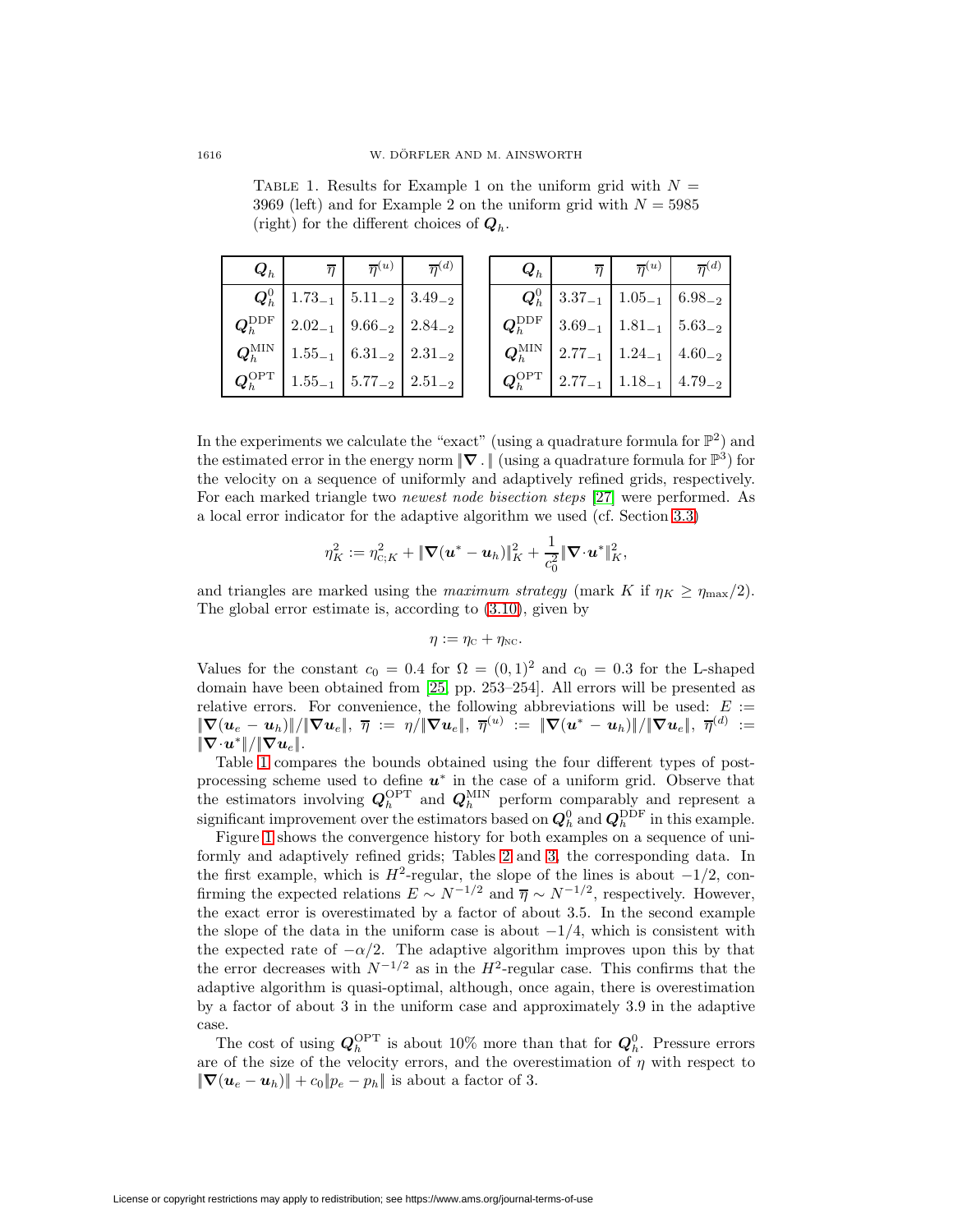

<span id="page-18-0"></span>FIGURE 1. Exact  $(o)$  and estimated error  $(\nabla)$  on uniform grids (dashed) and adaptive grids (solid) for the first example (top) and the second example (bottom).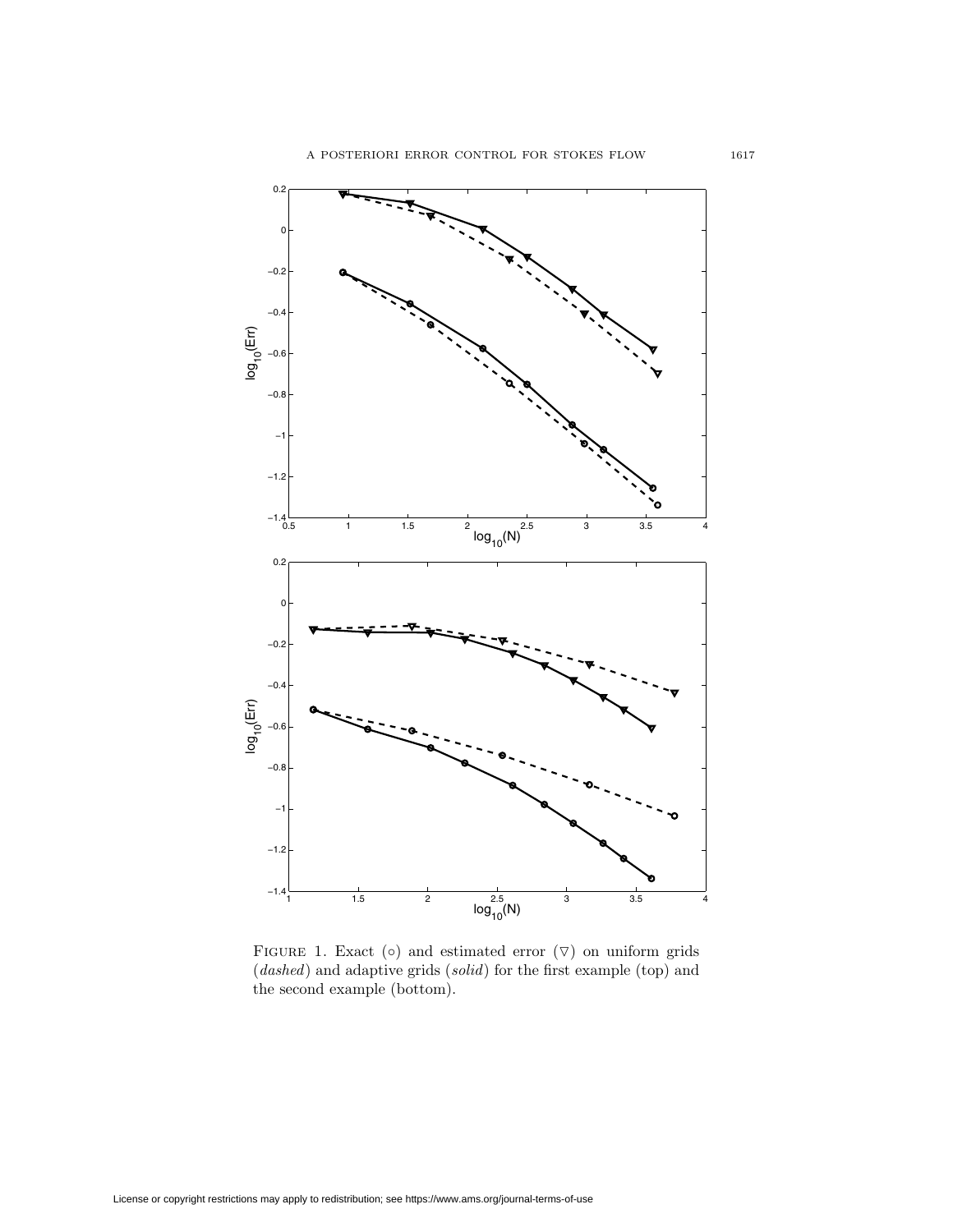<span id="page-19-9"></span>Table 2. Data for the uniform (left) and adaptive (right) results in Figure [1](#page-18-0) (Example 1) using  $u^* = Q_h^{\text{OPT}} u_h$ .

|      | F           |             | $\overline{n}/E$ |
|------|-------------|-------------|------------------|
| 9    | $6.24_{-1}$ | 1.44        | 2.31             |
| 49   | $3.47_{-1}$ | 1.01        | 2.91             |
| 225  | $1.80_{-1}$ | $5.81_{-1}$ | 3.23             |
| 961  | $9.15_{-2}$ | $3.05_{-1}$ | 3.33             |
| 3969 | $4.60_{-2}$ | $1.55_{-1}$ | 3.37             |

|      | E           | п           | $\overline{\eta}/E$ |
|------|-------------|-------------|---------------------|
| 9    | $6.24_{-1}$ | 1.44        | 2.31                |
| 47   | $3.74_{-1}$ | 1.08        | 2.89                |
| 173  | $2.16_{-1}$ | $7.04_{-1}$ | 3.26                |
| 329  | $1.69_{-1}$ | $5.71_{-1}$ | 3.38                |
| 991  | $9.69_{-2}$ | $3.43_{-1}$ | 3.54                |
| 1287 | $8.60_{-2}$ | $2.99_{-1}$ | 3.48                |
| 4537 | $4.63_{-2}$ | $1.64_{-1}$ | 3.54                |

<span id="page-19-10"></span>Table 3. Data for the uniform (left) and adaptive (right) results in Figure [1](#page-18-0) (Example 2) using  $\mathbf{u}^* = \mathbf{Q}_h^{\text{OPT}} \mathbf{u}_h$ .

|      | F           |             | $\overline{n}/E$ |
|------|-------------|-------------|------------------|
| 15   | $3.04_{-1}$ | $6.04_{-1}$ | 1.99             |
| 77   | $2.40_{-1}$ | $6.13_{-1}$ | 2.55             |
| 345  | $1.82_{-1}$ | $5.12_{-1}$ | 2.81             |
| 1457 | $1.31_{-1}$ | $3.86_{-1}$ | 2.95             |
| 5985 | $9.24_{-2}$ | $2.77_{-1}$ | 3.00             |

| N    | E           | $\overline{n}$ | $\overline{\eta}/E$ |
|------|-------------|----------------|---------------------|
| 15   | $3.04_{-1}$ | $6.04_{-1}$    | 1.99                |
| 37   | $2.44_{-1}$ | $5.78_{-1}$    | 2.37                |
| 105  | $1.98 - 1$  | $5.62_{-1}$    | 2.84                |
| 177  | $1.68_{-1}$ | $5.16_{-1}$    | 3.07                |
| 319  | $1.38_{-1}$ | $4.60_{-1}$    | 3.33                |
| 585  | $1.11_{-1}$ | $3.89_{-1}$    | 3.50                |
| 911  | $9.19_{-2}$ | $3.33_{-1}$    | $3.62\,$            |
| 1455 | $7.45_{-2}$ | $2.79_{-1}$    | 3.75                |
| 2343 | $5.98_{-2}$ | $2.27_{-1}$    | 3.80                |
| 3369 | $5.02_{-2}$ | $1.95_{-1}$    | 3.88                |

## **REFERENCES**

- <span id="page-19-4"></span>1. A. Agouzal, A posteriori error estimator for non-conforming finite element methods, Appl. Math. Lett. **7** (1994), 1017–1033. M[R1350612](http://www.ams.org/mathscinet-getitem?mr=1350612)
- <span id="page-19-7"></span>2. M. Ainsworth, Robust a posteriori error estimates for non-conforming finite element approximation, SIAM J. Numer. Anal., to appear.
- <span id="page-19-2"></span>3. T. Apel, S. Nicaise, and J. Schöberl, A non-conforming finite element method with anisotropic mesh grading for the Stokes problem in domains with edges, IMA J. Numer. Anal. **21** (2001), 843–856. M[R1867421 \(2003a:65100\)](http://www.ams.org/mathscinet-getitem?mr=1867421)
- <span id="page-19-3"></span>4. W. Z. Bao and J. W. Barrett, A priori and a posteriori error bounds for a nonconforming  $linear\ finite\ element\ approximation\ of\ a\ non-Newtonian\ flow, \ RAIRO\ Model.$  Math. Anal. Num´er. **32** (1998), 843–858. M[R1654432 \(99i:76086\)](http://www.ams.org/mathscinet-getitem?mr=1654432)
- <span id="page-19-1"></span>5. F. Brezzi and M. Fortin, Mixed and hybrid finite element methods, Springer, New York, 1991. M[R1115205 \(92d:65187\)](http://www.ams.org/mathscinet-getitem?mr=1115205)
- <span id="page-19-6"></span>6. C. Carstensen and S. A. Funken, Fully realiable localised error control in the FEM, SIAM J. Sci. Comput. **21** (2000), 1465–1484. M[R1742328 \(2000k:65205\)](http://www.ams.org/mathscinet-getitem?mr=1742328)
- <span id="page-19-5"></span>7. , A posteriori error control in low-order finite element discretisations of incompressible stationary flow problems, Math. Comput. **70** (2001), 1353–1381. M[R1836908 \(2002f:65157\)](http://www.ams.org/mathscinet-getitem?mr=1836908)
- <span id="page-19-8"></span>8. E. V. Chizhonkov and M. A. Olshanskii, On the domain geometry dependence of the LBB condition, RAIRO Mod´el. Math. Anal. Num´er. **34** (2000), 935–951. M[R1837762 \(2002c:65203\)](http://www.ams.org/mathscinet-getitem?mr=1837762)
- <span id="page-19-0"></span>9. M. Crouzeix and P. A. Raviart, Conforming and nonconforming finite element methods for solving the stationary Stokes equations, RAIRO Anal. Numér. **7** (1973), 33-76. M[R0343661](http://www.ams.org/mathscinet-getitem?mr=0343661) [\(49:8401\)](http://www.ams.org/mathscinet-getitem?mr=0343661)